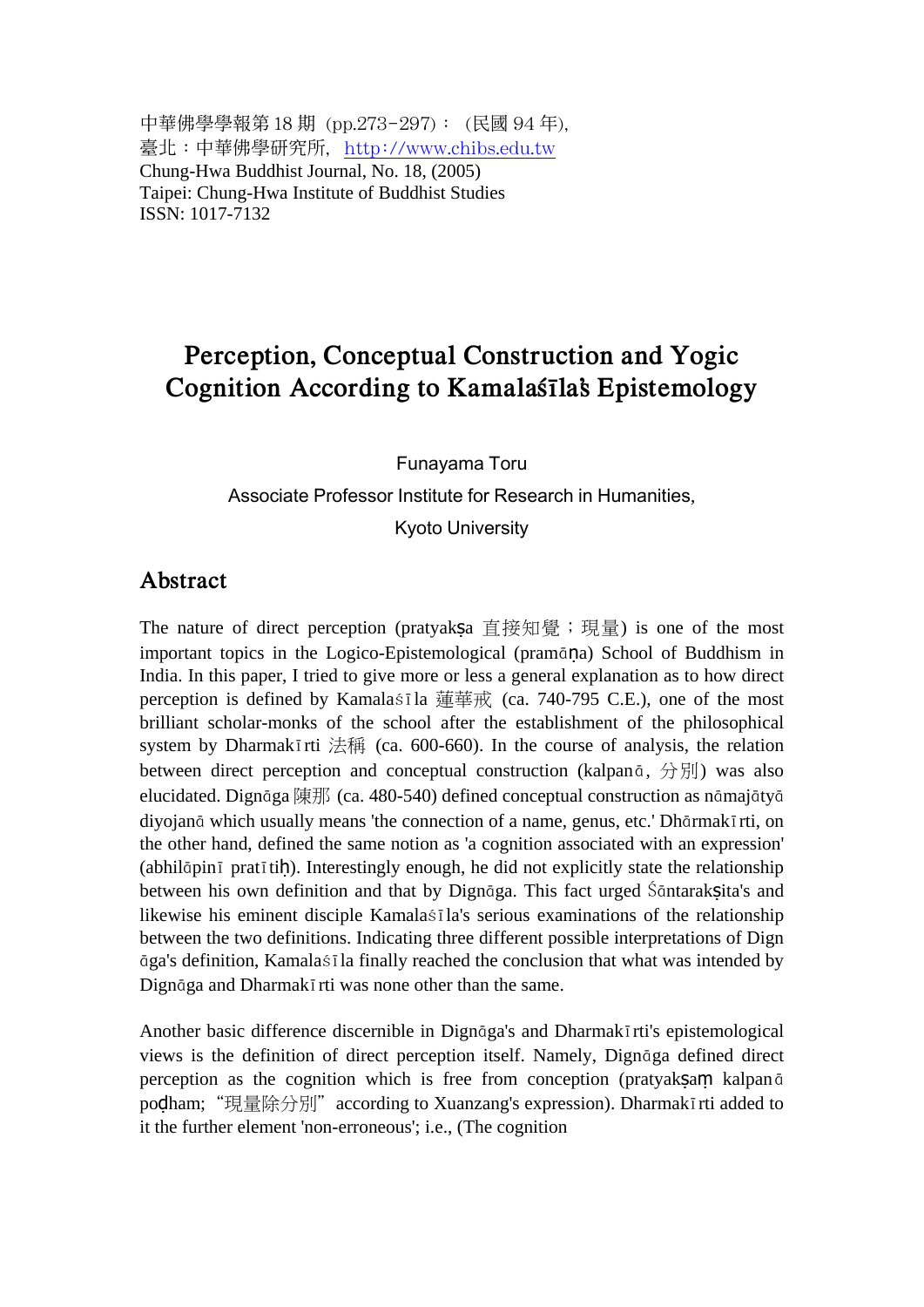$p.274 \rightarrow$ 

which is) free from conception and is non-erroneous is direct perception (pratyaksam kalpanāpoḍham abbrāntam). The second chapter of this paper was spent for the observations on the meaning of 'non-erroneous.'

In the third chapter, I pointed out a few problems underlying the definition of direct perception, especially in terms of yogic cognition (yogijñ ā na) or perception (yogipratyakṣa). Special attention was directed toward how one can meditate on religious truths such as "All beings are momentary" through direct perception without any intervention by conceptual construction. A careful examination of the passages in the Bhāvanākrama reveals that Kamalaśīla holds the opinion that the attainment of yogic perception, which should belong to mental cognition, and not to sense-perception, is realized when one reaches the first of the ten stages in the Mahāy āna bodhisattva praxis. Kamalaśīla was possibly the first person that gave an explicit and well-systematized statement as to how a yogic cognition defined by the Logico-Epistemological School should be related to the traditional Mahāyāna system of practice.

Keywords: 1.pratyaksa 2.kalpanā 3. vikalpa 4. yogi pratyaksa 5. pramāna 6.Dhamakīrti 7.Kamalaśīla

# 【**Contents**】

**Introduction** 

I. Hermeneutics of 'Free from Conceptual Construction'

1. Connection with a name and a genus, etc.

2.Connection of a name through a genus, etc.; i.e., conception is that cognition which connects a name with the relevant object through the medium of a genus, etc., both of which are expressed from the Buddhist standpoint only.

II. The Meaning of 'Non-Erroneous'

III. Some Problems Underlying Yogic Perception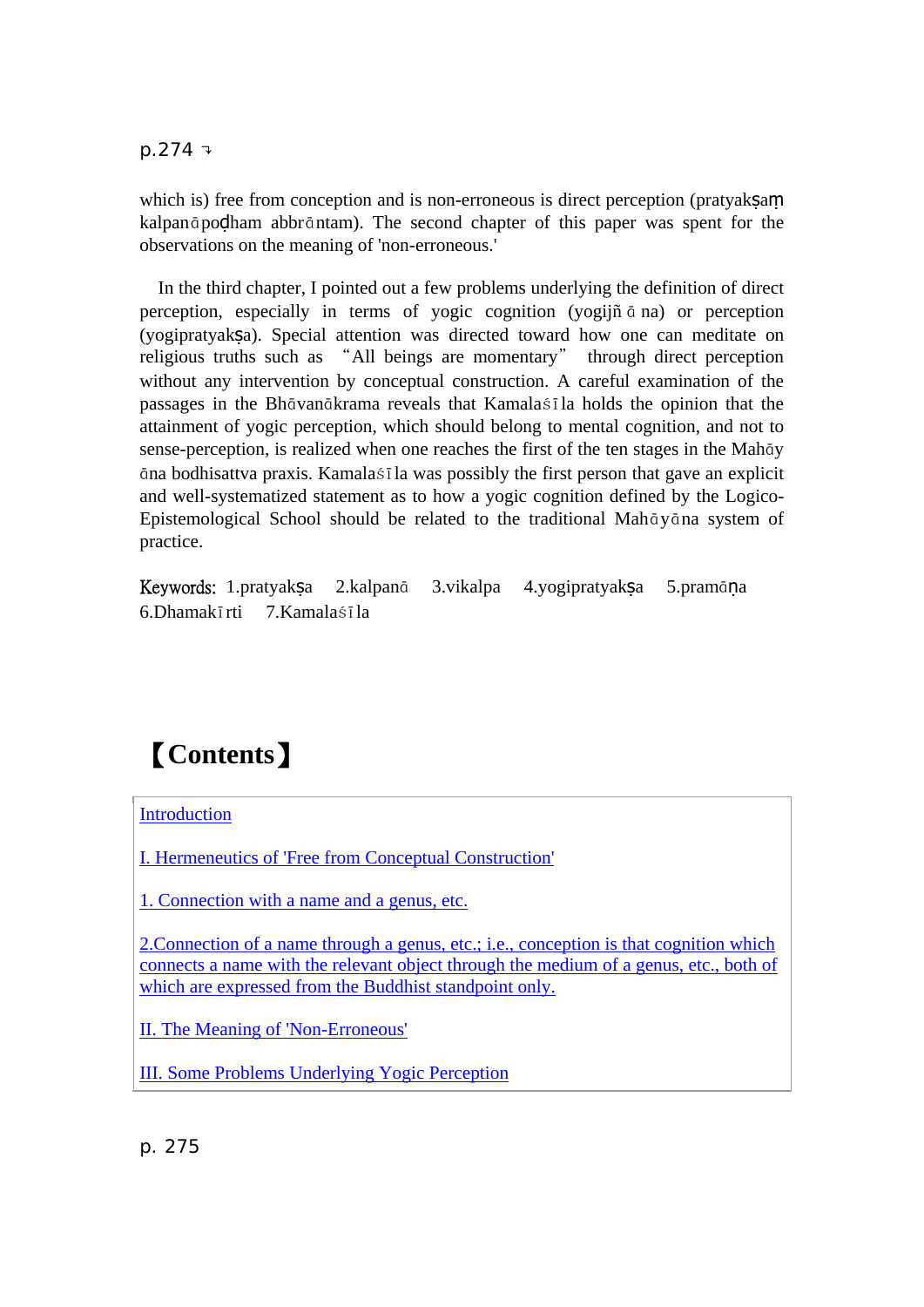# **Introduction**

It is well known that there were four major schools in the history of Buddhism in terms of philosophy: the Sarvāstivāda School (alias Vaibhāṣika), the Sautrāntika School, the Yogācāra Vijñānavāda School and the Madhyamaka School. Of them, the second and the third sometimes formed a single school called the Sautrāntika-Yogācāra or the "Integrated School of the Sautrāntika and the Yogācāra" in the way that people of the school discussed various philosophical problems in the Sautrāntika point of view as long as the problem could be solved as a matter of our ordinary world, and only when they had the need to examine the ultimate condition of beings they shift their standpoint to the Yogācāra system. Thus it can safely be said that the Sautrāntika system was used by the school for the explanation of what is called vyvahāra or saṃvæti and the Yogācāra for the paramārtha level.

When about the vyavahāra-level, the main interest of this school is focused on neither salvation nor final emancipation but rather on how to explain the phenomena of our ordinary world in terms of logic and epistemology, such as the relationship between fire and smoke or how our knowledge takes place in connection with its object. Since such philosophical endeavor is fulfilled through the investigation of means of correct knowledge or valid cognition (pramāṇa) as distinguished from all other incorrect cognitions, this school is called by present researchers "the Pramāṇa School" or "the Logico-Epistemological School of Buddhism."

The school produced two gigantic philosophers—one is Dignāga and the other Dharmakīrti. Of the two, Dignāga flourished in the period between ca. 480-540 C. E. He compiled his earlier work called the Nyāyamukha "The Gate to Logic," paying special attention to logic. Taking into account the whole system of his philosophy, he finally rearranged his philosophy in his magnum opus, the Pramāṇasamuccaya "Corpus of Valid Cognitions."

On the other hand, Dharmakīrti, who was active around 600-660, started his philosophical activities by writing a commentary, Pramāṇavārttika, on Dignāga's Pramāṇasamuccaya, and later developed his own views on some significant points through a modification of Dignāga's system. Such was set forth when he wrote the Pramāṇaviniścaya "The Ascertainment of the Means of Valid Cognition" on the basis of the Vārttika, the latter to be summarized in the Nyāyabindu "The Essence of

#### p.276

Logic." After that, he further developed his views on logic in the Hetubindu "The Essence of Reason" and the Vādanyāya "The Rules of Dialectics."

As a means to describe our world correctly, Dignāga upheld only two kinds of valid cognition (pramāṇa): direct perception (pratyakṣa) and inference (anumāna).

Of the two kinds of valid cognition, direct perception is defined by Dignāga as pratyaksam kalpanāpodham "Direct perception is free from conceptual construction." This is the starting point in my talk today. In Dignāga's system, direct perception is described in the relationship with conceptual construction (kalpanā, or alternatively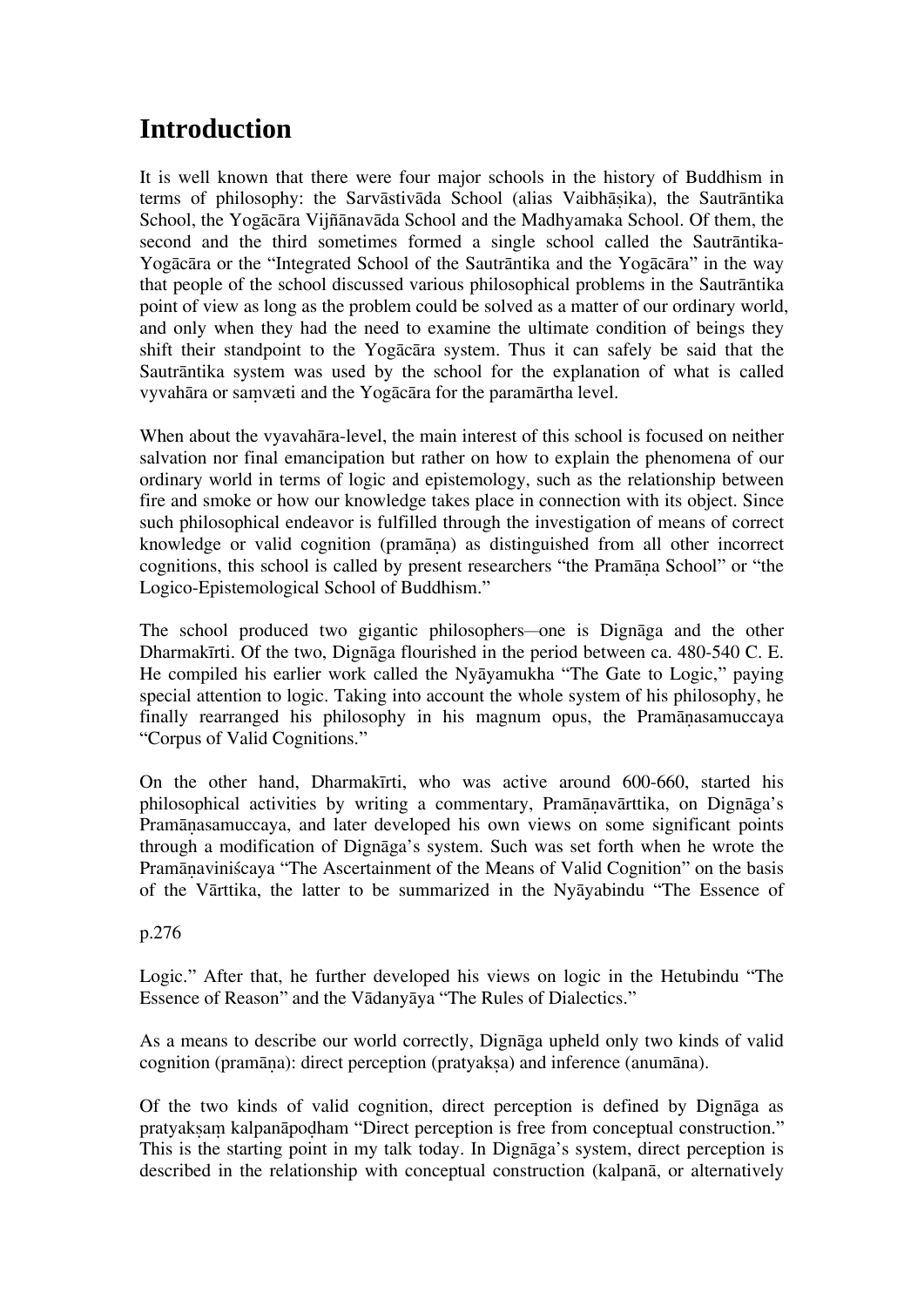vikalpa "conception"), as one of the most fundamental epistemological problems. In Buddhism, direct perception as correct knowledge meant a direct cognition which could not possibly contain any error, whereas conception was often considered to be the root of all evil and mental trouble in the ordinary lives of human beings. According to Dharmakīrti, for instance, conception (vikalpa) is equivalent to nescience (avidyā), whereas holy beings (saints, ārya) such as a yogin or the Buddha are regarded to be those who have annihilated the mesh of conceptual construction (vidhūtakalpanājāla-; cf. Funayama 1992: 44 n. 2).

It goes without saying that there are a number of explanations as to the nature of direct perception, and each school of not only Indian Buddhism but Indian Philosophy in general, has its own definition of pratyaksa. I will not go into a comparison of those definitions. I would like to limit myself to considering the problem of the definition found in the Buddhist Pramāṇa School.

The tenets of the Pramāṇa School are based on basic theses of Buddhism such as "dependent origination" (pratītyasamutpāda) and the theory of the momentariness of phenomenal beings (kṣaṇabhaṅgavāda). This is true of the definition of valid cognition, as well. Direct perception is explained to be a cognition arising immediately after the occurrence of an object, which does not continue at all. It exists only for one moment and in the next moment, the image (ākāra) in our cognition is substituted by a very similar, but completely different cognition. For example, when we see a desk, we usually believe that we can continue to perceive the desk as a single entity, admitting the identity of the object for a certain length of time. However, such an assumption is wrong according to the Pramāṇa School. They claim that what there really is in our perceptual vision is a sequence of very similar, but completely different moments of time, which are

#### p.277

wrongly constructed to be a duration/continuum (saṃtāna) of one and the same desk. In reality, the image of the desk manifests itself only in the very first moment after one perceives the object. Only the cognition in the first moment is called direct perception and the succeeding similar cognitions in later moments, which belong to conceptual construction, cannot be referred to as direct perception. This idea reveals that the school held a fundamental doubt concerning vikalpa or conceptual cognition in the sense that we cannot grasp the reality of ontological entities through the medium of our conceptual construction. Here, we notice a Mahāyānistic peculiarity as the background of the school's disbelief in conceptual construction.

How, then, one may ask is conceptual construction explained? Dignāga's answer to this question is found in the Pramāṇasamuccaya I 3d and its Vṛtti:

… yatra jñāne kalpanā nāsti tat pratyaksam. atha keyam kalpanā nāma.

#### nāmajātyādiyojanā //3d//

yadrcchāśabdesu nāmnā viśisto 'rtha ucyatedittha iti. jātiśabdesu jātyā gaur iti. guṇaśabdeṣu guṇena śukla iti. kriyāśabdeṣu kriyayā pācaka iti. dravyaśabdeṣu dravyeṇa daṇḍī viṣāṇīti... (cf. Hattori 1968: 25)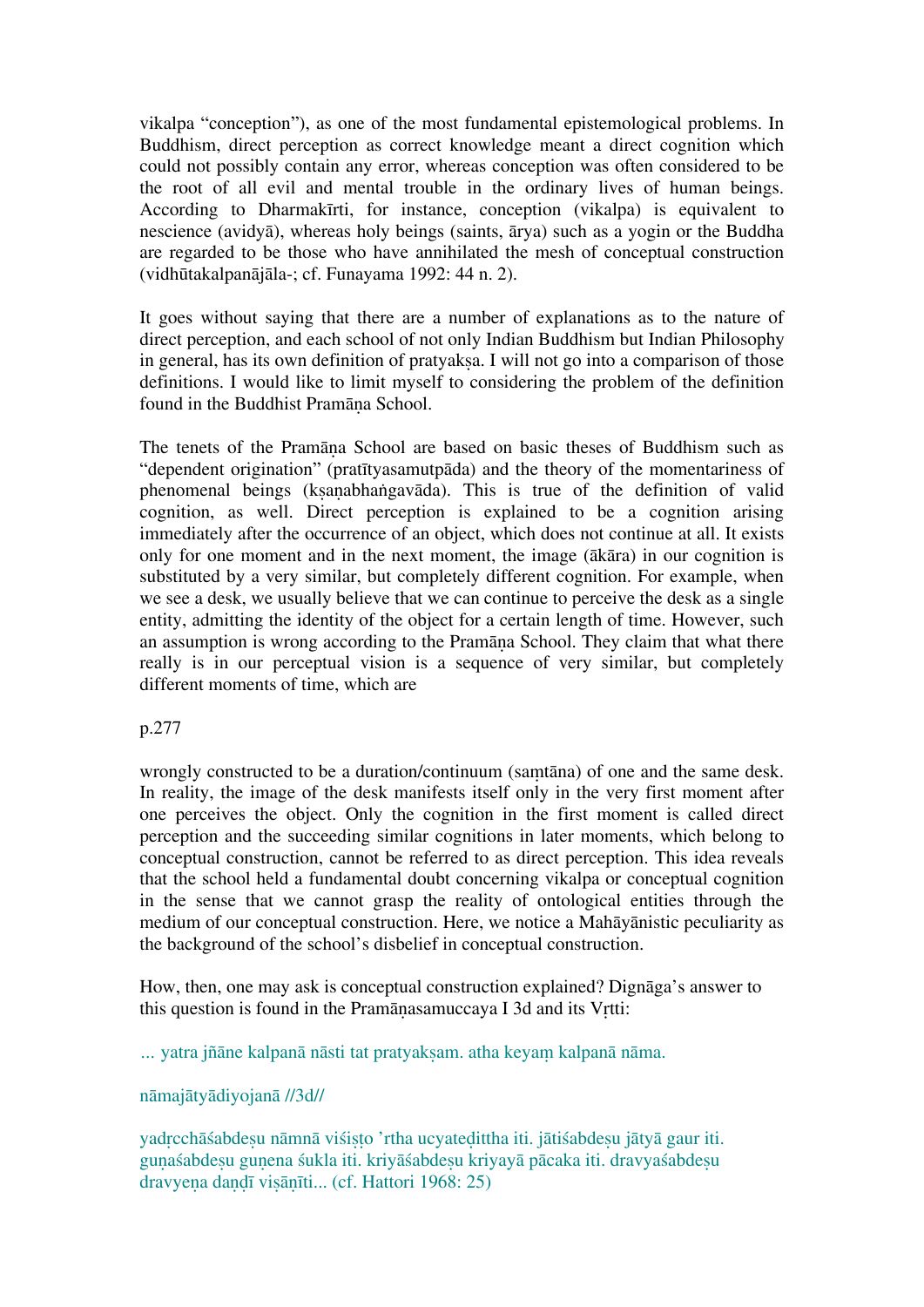...That in which there is no conceptual construction is (called) direct perception. Then what is this 'conceptual construction'?

(It is) the connection with a name, genus, etc. //3d//

In the case of arbitrary words, a thing is expressed as being distinguished [from other things] by a name (as, for example,) Dittha. In the case of genus-words, (a thing is expressed as being distinguished) by a genus (as, for example,) cow (go). In the case of quality-words, (a thing is expressed as being distinguished) by a quality (as, for example,) white (śukla). In the case of action-words, (a thing is expressed as being distinguished) by an action (as, for example,) a cook (pācaka). In the case of substance-words, (a thing is expressed as being distinguished) by a substance (as, for example,) a staff-bearer (dandin) or a horn-bearer (visānin). (cf. Funayama 1992: 76-77)

Here, what deserves our notice is the fact that in spite of Dignāga's Buddhist inclination to nominalism, the above explanation of kalpanā, especially the reference to śabda, jāti, guṇa, kriyā and so forth is closely related with the

#### p.278

grammarian Patañjali's Mahābhāṣya (cf. Hattori 1968 p. 83f.) and also with the categorical padārtha-theory of the Vaiśeṣika School. Therefore, it is natural to conjecture that the followers of Dignāga's pramāṇa theory had a need to answer the question as to whether or not the above-mentioned definition can be interpreted only with the help of realistic philosophy, which looks to be quite an inappropriate stance for the Sautrāntika-Yogācāra.

After Dignāga, Dharmakīrti followed his predecessor's definition of direct perception, first in the Pramāṇavārttika without any changes and then in the Pramāṇaviniścaya I 4 and the Nyāyabindu I 4 with the following modification:

(tatra) pratyakṣam kalpanāpoḍham abhrāntam.

"(Of them,) Direct perception is free from conceptual construction and is nonerroneous."

Coinciding with this change, he proposed his own definition of conception: abhilāpinī / pratītiḥ kalpanā "Conception is a cognition associated with an expression" in a part of verse (Pramāṇaviniścaya I 4bc); and abhilāpasaṃsarga-yogyapratibhāsā pratītiḥ kalpanā "Conception is a cognition whose manifestation is capable of connection with an expression," more explicitly, but with the same connotation in prose in the Pramāṇaviniścaya and the Nyāyabindu I 5. These passages signify Dharmakīrti's idea that the real nature of existence cannot be expressed by any word, while conceptual thinking in our ordinary life is, by nature, none other than linguistic understanding of objects.

In this paper, I would like to pay special attention to the Tattvasamgraha "The Integration of Truths" by Śāntarakṣita (ca. 725-788) and its commentary, the Tattvasaṃgrahapañjikā "A Commentary on the Integration of Truths" by his eminent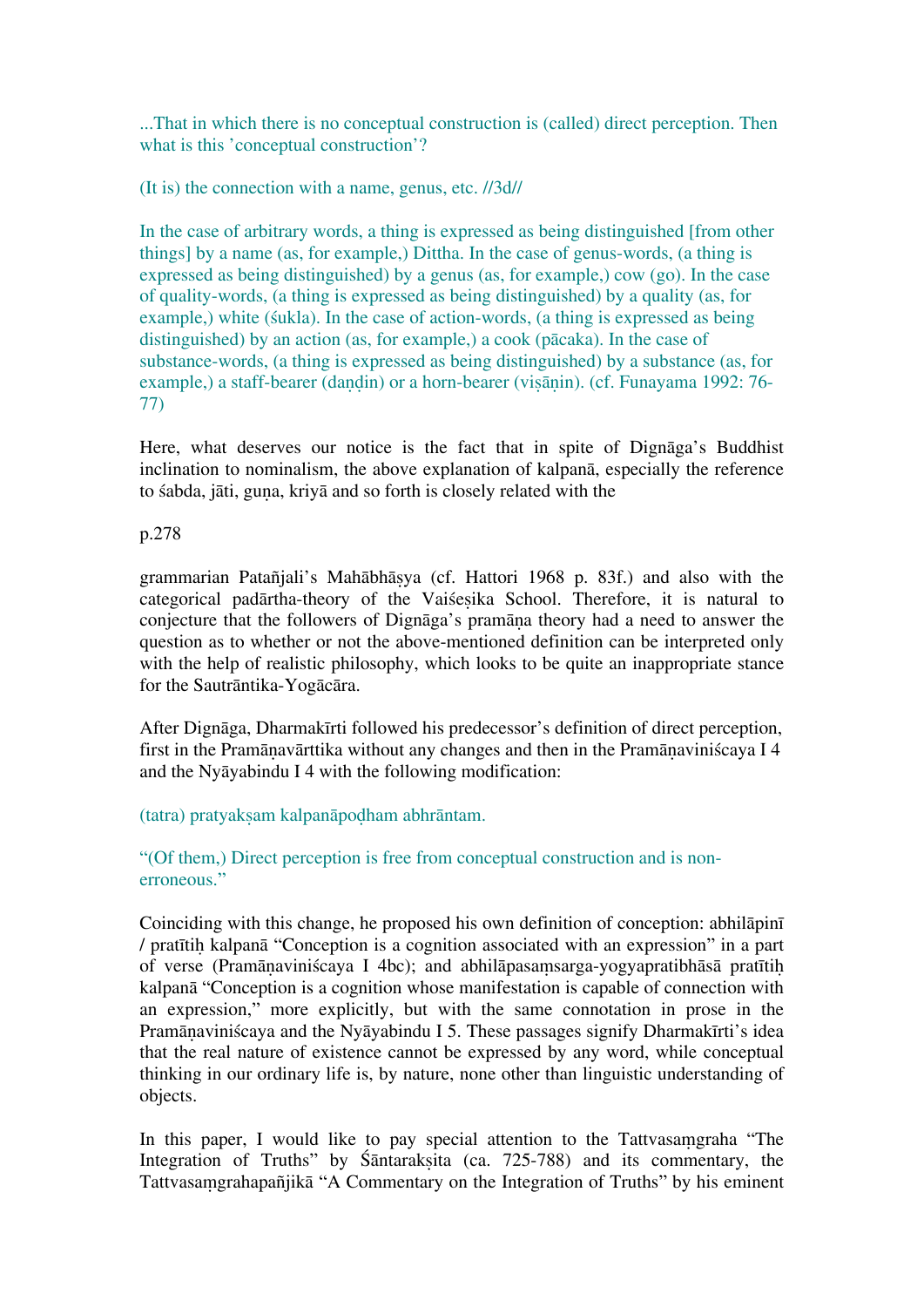disciple Kamalaśīla (ca. 740-795). They both lived in the most active period of the Buddhist logico-epistemological tradition following Dharmakīrti. In both of their cases, the philosophical system of Dharmakīrti was fully accepted and absorbed within the tradition, on the one hand, and, on the other, after the full doctrinal setting of each orthodox school, Buddhists felt the need to refute those of their ideas which were opposed to Dharmakīrti's. Besides, even within the Buddhist party, differences in interpretation stimulated controversy concerning several points.

#### p. 279

As is well known, Śāntarakṣita and Kamalaśīla expressed their final standpoint as Madhyamaka, i.e. followers of the tenet "All beings are devoid of their own static nature" (sarvadharmānām nihsvabhāvatā). This stance is conspicuous in the Madhyamālaṅkāra by Śāntarakṣita and the Madhyamakāloka by Kamalaśīla, both of which were composed in their later days probably at bSam yas, Tibet. On the other hand, very little evidence for their position as Madhyamaka can be detected in the case of the Tattvasaṃgraha (pañjikā), one of their major works composed in India before they moved to Tibet. Thus, we can understand the Tattvasaṃgraha and the Pañjikā basically as expressing their Sautrāntika-Yogācāra views.

## **I. Hermeneutics of 'Free from Conceptual Construction'**

The chapter Pratyaksalaksanaparīksā "The Examination of the Definition of Direct Perception," like other chapters of the Tattvasaṃgraha, takes an encyclopedic look at the problem of direct perception and solves it from the Buddhist standpoint in the later eighth century. This means that we can, indeed, gather extensive description of the topic, but the author's own philosophical positions are not so evident, because his final answers are in most cases not different from Dharmakīrti's ideas. Yet in spite of this general tendency, we can trace their characteristic features in several points, the most important being the aim of Śāntarakṣita's discussion; i.e., his endeavor to reconcile the two different definitions of conception found in Dignāga and Dharmakīrti.

As stated above, there were two definitions of conception in the Buddhist logicoepistemological tradition: nāmajātyādiyojanā kalpanā by Dignāga in the Pramānasamuccaya and abhilāpinī pratītih kalpanā by Dharmakīrti in the Pramāṇaviniścaya and the Nyāyabindu. Of these, Dignāga's definition, especially his usage of ādi (i.e., nāmajātyādi-), left room for various philosophical analyses: Though the expression literally means 'name, genus, etc.,' this usage of 'etc.' (ādi) is, Kamalaśīla states (TSP 451, 21-23), a little strange because in normal usage this would allow for either 'name, etc.' or 'genus, etc.' as the correct form, while the series 'name, genus, etc.' (viz., the use of ādi after two items) sounds redundant in a sense.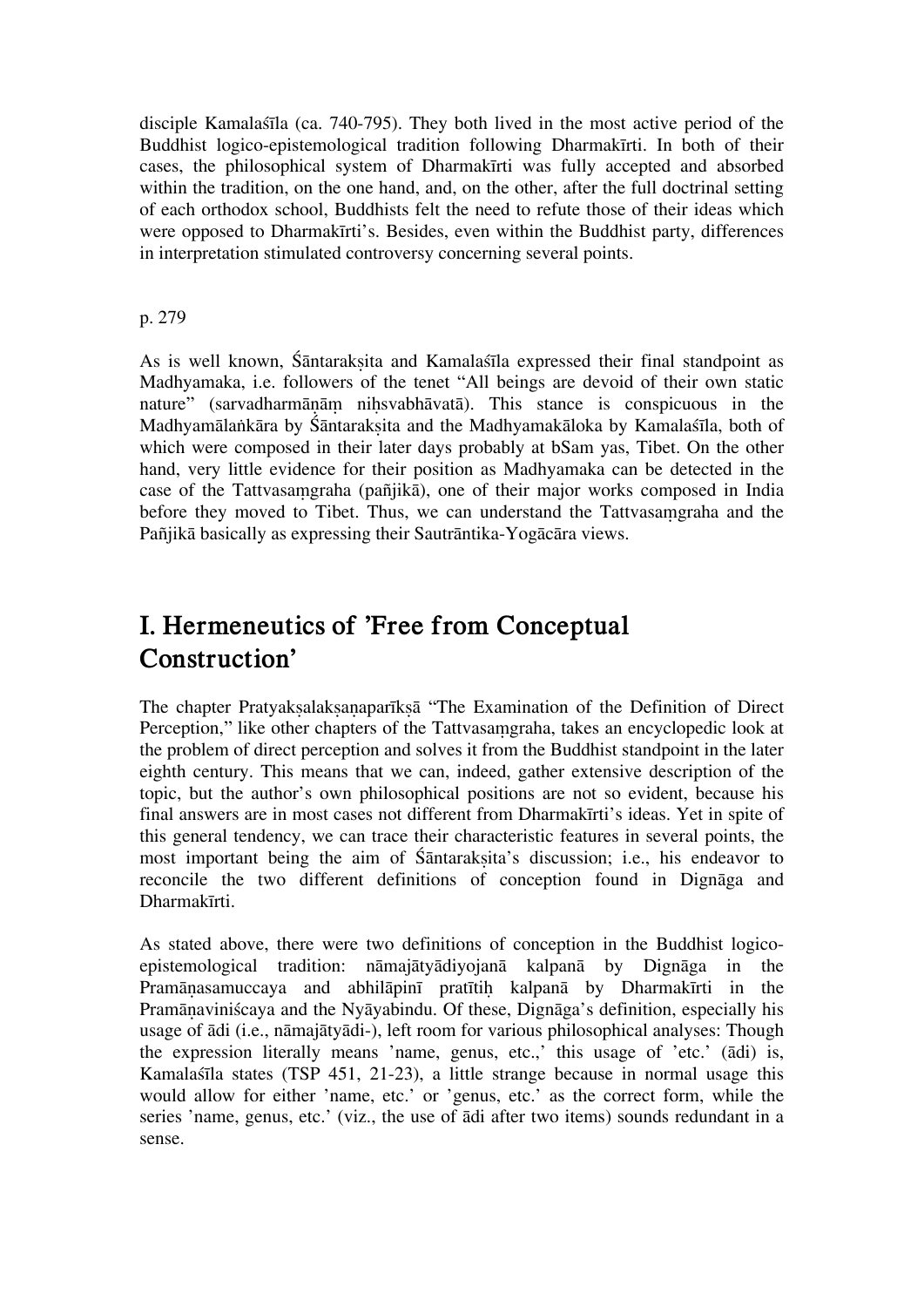Besides, the fact that the latter half of the compound, yojanā, is a feminine noun allows for two possibilities in connection with the other feminine noun,

p. 280

kalpanā, which the compound modifies; i.e., the compound nāmajātyādiyojanā could be analyzed either as a tatpurusa or a bahuvrīhi as modifying kalpanā. Dharmakīrti spoke only about his own definition and kept silent concerning the relation between his own definition and that of Dignāga. It is not difficult to conjecture that these circumstances directed Śāntarakṣita and Kamalśīla, who belonged to the scholastic environment after Dharmakīrti, toward a reconsideration of both definitions from a hermeneutic point of view. The conclusion Śāntarakṣita and Kamalaśīla finally reached was that both Dignāga's and Dharmakīrti's definitions were stated with essentially the same connotation.

Before they came to this conclusion they investigated Dignāga's definition as minutely as possible. According to them, the compound nāmajātyādiyojanā, 'amegenus, etc., connection,' could be interpreted in the following ways:

### **1. Connection with a name and a genus, etc.**

Śāntarakṣita first explains that Dignāga defined direct perception, taking into account not only his own view but also the view of the opponents. In the stanza 1220, Śāntaraksita states,

heyopādeyaviṣayakathanāya dvayoktitaḥ /

parāparaprasiddheyaṃ kalpanā dvividhoditā //TS1220//

In order to instruct the object to be rejected and the one to be accepted (heyopādeyavisaya) by stating the two items, [i.e., 'a name' and 'a genus, etc.', Dignāga] stated this conception in two ways, that which is known well (respectively) to his own party and to the opponents. (cf. Funayama 1992: 72)

On the basis of this distinction of two groups, the first of Santaraksita / Kamalassala's interpretations takes nāman and jātyādi to be in apposition. In this case, there are two possible interpretations. One is to take the whole compound as a bahuvrīhi to modify kalpanā. Namely,

p. 281

1a. Conception is that cognition by means of which a connection with a name, which is to be accepted by Buddhists, and a genus, etc., which is to be rejected as an idea of other schools, is realized.

Regarding this, Kamalaśīla states as follows: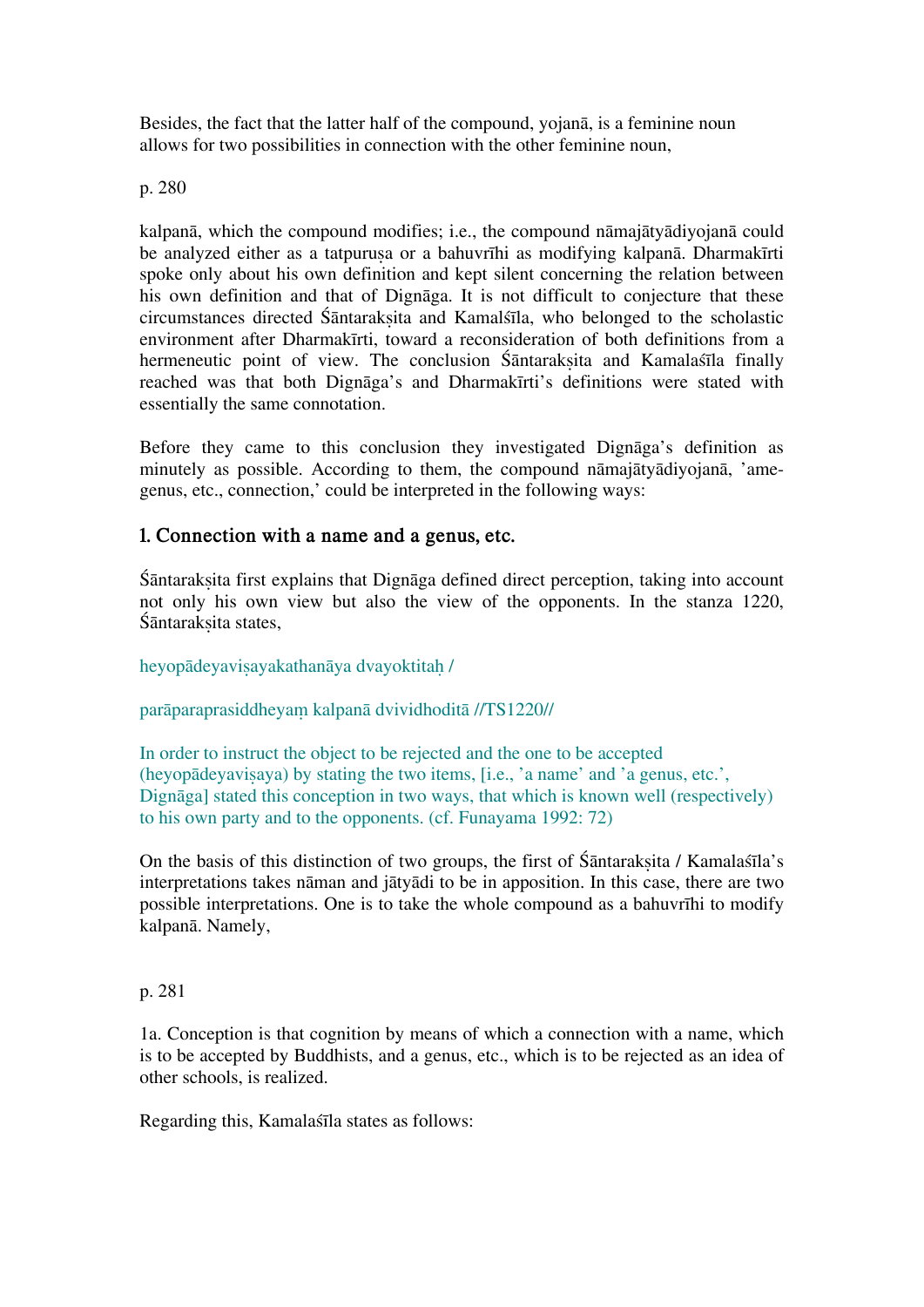nāmādīnāṃ yojanā yato bhavati sā tathoktā. gamakatvād vaiyadhikaraṇye 'pi ca bahuvrīhih. kārane kāryopacārād vā. upacārasya ca prayojanam: tadanyakāranebhyo viśistakāryakārinah svabhāvakhyāpanam. (TSP ad TS 1221 p. 452, ll. 10-13)

That (conception) because of which (yatah) there is a connection with a name [and a genus,] etc., is called as such, [viz., as the connection with a name and a genus, etc.]. Further, (this is virtually) a bahuvrīhi compound—even though the substrata [of 'name and genus, etc.,' and of 'connection'] are different (vaiyadhikaranya)—because [the compound] is capable of conveying [conception] or because the effect is metaphorically attributed to its cause. Further, the purpose (prayojana) of (the employment of) metaphorical attribution is to point out the nature of the cause (which produces) the effect (in question) that is distinguished from all the other (irrelevant) causes. (cf. Funayama 1992: 74-75)

The other possibility is to interpret the compound as a tatpurusa. Namely,

1b. Conception is that cognition which connects a name, which is to be accepted by Buddhists, and a genus, etc., which is to be rejected as an idea of other schools, with the relevant object.

Let us locate this interpretation in Kamalaśīla's commentary.

atha vā yojyate 'nayeti yojanā. nāmajātyādīnāṃ yojaneti samāsaṃ kṛtvā 'bhilāpiny eva kalpanā nirdistety adosa iti... (TSP ad TS 1222 p. 452, ll. 14-15)

Alternatively, 'connection' rather (means) that which connects something and the connection is realized regarding a name and a genus, etc. [that is to

p. 282

say, 'connection' means that which connects a name and a genus, etc.] Construing the compound in this way, [Dharmakīrti intended to] instruct that conception is none other than the cognition associated with an expression, so that there is no defect (in his words). (cf. Funayama 1992: 75-76)

The interpretation shown so far is based on the distinction between what is maintained by the Buddhist party and that by the opponents. Next, Śāntarakṣita proceeds to the other method of interpretation: canceling the distinction of views between the Buddhists and other schools. In stanza 1223ab, he states as follows:

yad vā svamatasiddhaiva kevalā kalpanoditā /

Alternatively, what is stated (by Dignāga) is just the conception that is established in his own opinion. (cf. Funayama 1992: 76)

In this case, Śāntarakṣita takes nāman and jāti to be not in apposition but as having different cases. Hence the compound is interpreted in the following manner: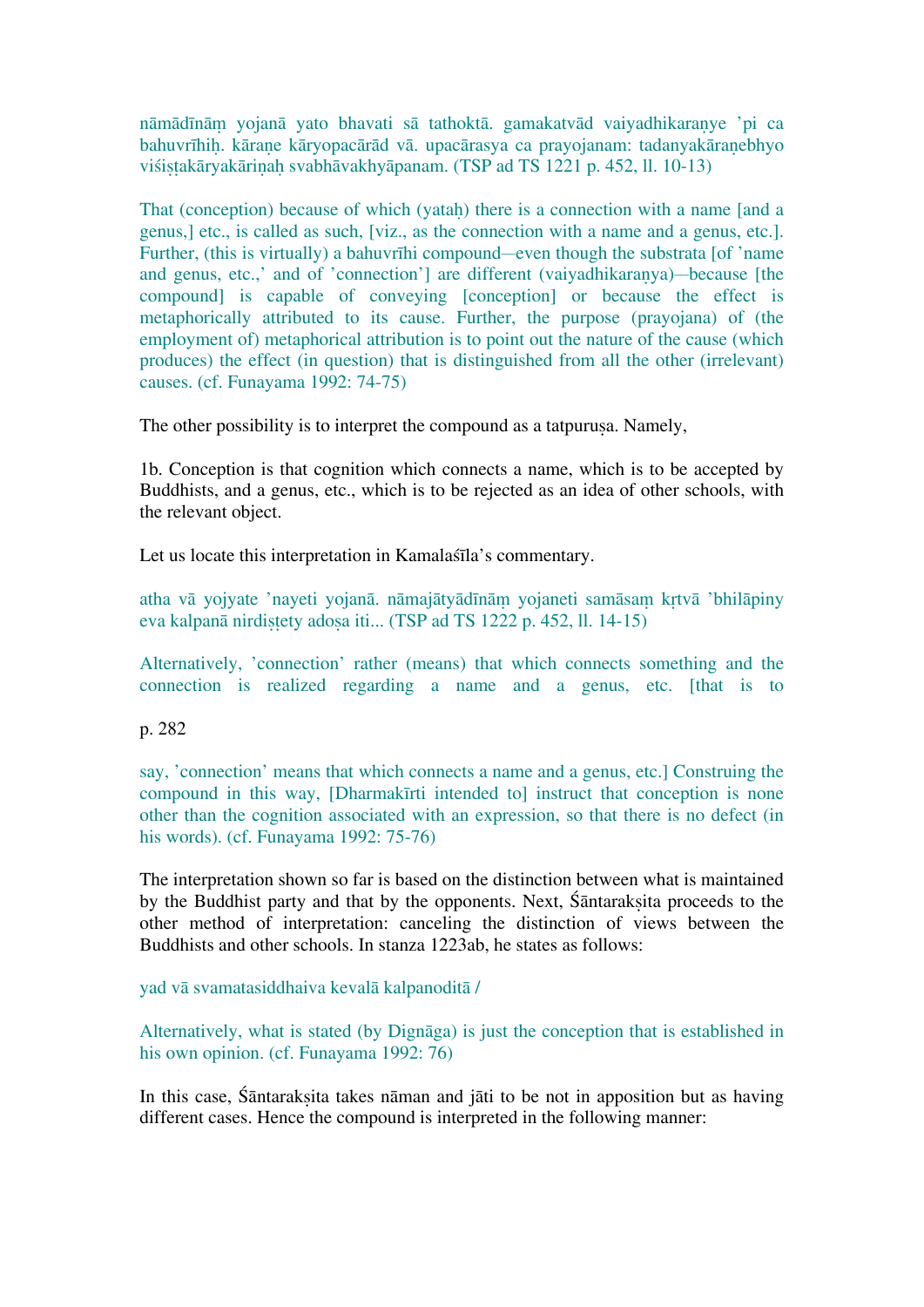### **2. Connection of a name through a genus, etc.; i.e., conception is that cognition which connects a name with the relevant object through the medium of a genus, etc., both of which are expressed from the Buddhist standpoint only.**

jātyādibhir yojanā jātyādiyojanā. nāmno jātyādiyojanā seyaṃ nāmajātyādiyojanety ayam samāsārtho 'dhyavatisthata iti yāvat. (TSP ad TS 1224 p. 453, ll. 10-11)

That means that that which connects through the medium of a genus, etc., is (the meaning of) jātyādiyojanā ('genus-etc.-connection') and that which connects a name through the medium of a genus, etc., is (the meaning of) this nāmajātyādiyojanā ('name-genus-etc.-connection'). This results as the meaning of the compound [from the interpretation of a passage in the Pramāṇasamuccayavṛtti]. (cf. Funayama 1992: 78)

In this way, he presents two—or to be more exact, three—interpretations of the compound. Although he states them as alternatives, the progress of the discussion suggests that interpretation 1b is preferable to 1a, and that interpretation 2 is the

p. 283

best among them. Moreover, Kamalaśīla sometimes uses the word 'name'—which was, as already mentioned above, originally used by Dignāga as only referring to arbitrary words (viz., proper names) —as an equivalent to 'word' (śabda) in the course of his discussions (e.g., TSP 450, 10; 452, 22-25; 455, 18; 455, 20-22; and 462, 18- 19). Incidentally, this attitude is expounded first by Śāntarakṣita in the expression śabdayojanā (TS 1232a) in the sense of nāmayojanā. Thus, after giving alternative interpretations of the compound nāmajātyādiyojanā and finally favoring interpretation 2 above, Śāntarakṣita declares that Dignāga's intention—viz., that conception is a cognition which connects a name with an object—is none other than Dharmakīrti's definition. Further, the author also offers interpretations of Dignāga's ideas on conception as found in the Pramāṇasamuccayavṛtti and the Nyāyamukha in accordance with this viewpoint.

### **II. The Meaning of 'Non-Erroneous'**

Dignāga defined direct perception (pratyaksa) as the cognition which is free from conception. Dharmakīrti added to this the further element 'non-erroneous' (abhrānta); i.e., '(The cognition which is) free from conception and is non-erroneous is direct perception.' 'Non-erroneous' was appended for the first time in the Pramānaviniścaya, Dharmakīrti's second major work. Incidentally, Dharmakīrti was not the first person who mentioned this in the history of Indian epistemology. This way of thinking corresponds to avyabhicārin (non-erroneous/non-deviating) in the Nyāyasūtra 1.1.4 and, in Buddhist texts, to avibhrānta (non-erroneous) in the Yogācārabhūmi. Also, the exact same word is found in Asaṅga's Abhidharmasamuccaya. Therefore Dharmakīrti's addition was, in fact, the re-adoption of what had once been omitted in Dignāga's definition.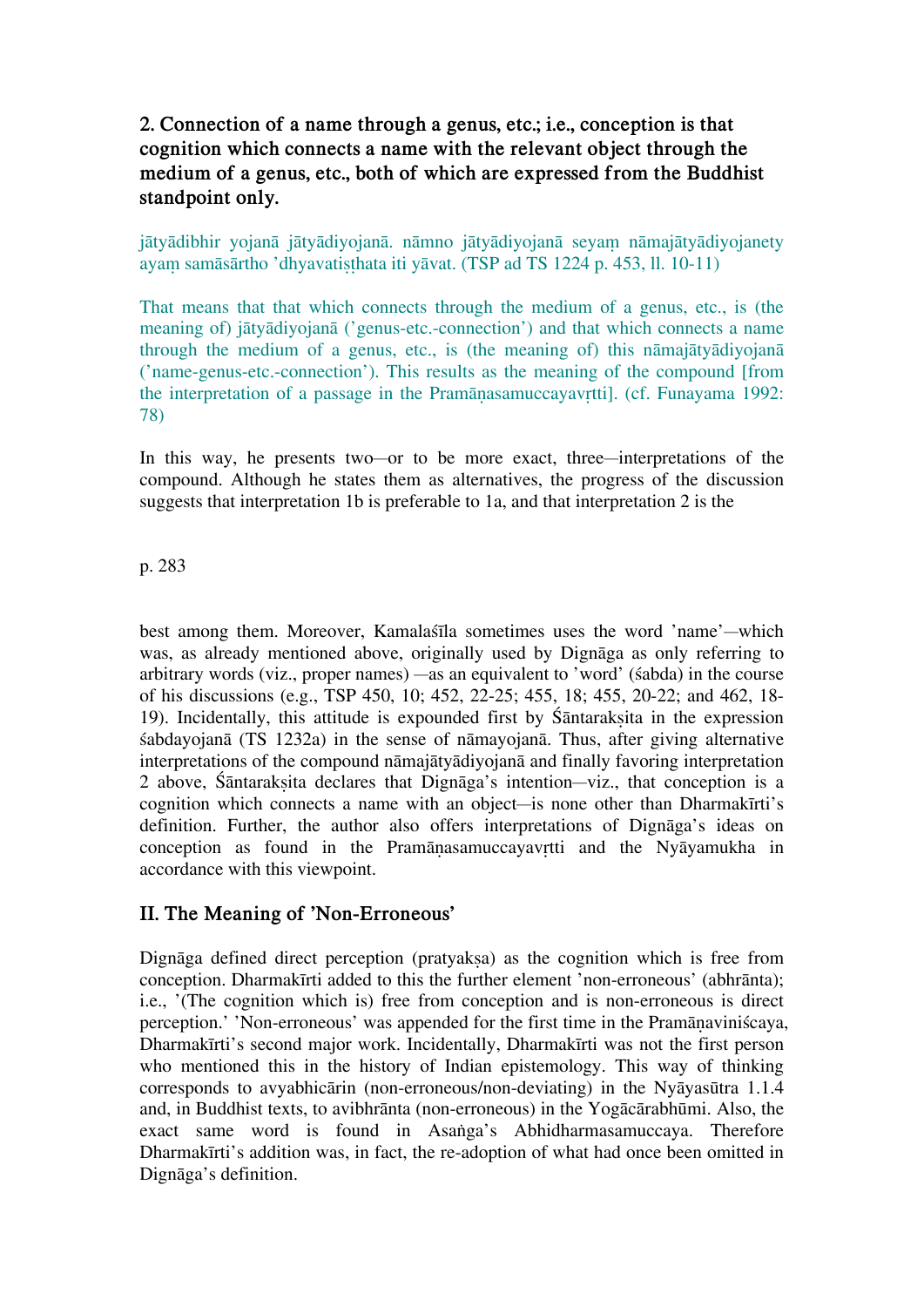Dignāga's definition of direct perception, pratyakṣaṃ kalpanāpoḍham, suggests a denotative identity between 'being direct perception' and 'being free from conception.' According to this, any cognition that is free from conceptual construction is direct perception; any erroneous cognition is of conceptual character. As far as the definition of direct perception (pratyaksa) and that of pseudo-perception (pratyakṣābhāsa) are concerned, Dignāga never admitted the existence of a cognition which is free from conception but still erroneous (I refer to such a cognition as 'sensory illusion' hereafter).

p. 284

It was a principle of Dignāga's epistemology to explain all incorrect cognitions as being caused by the mind. Consequently even the cognition of a double moon (dvicandrajñāna) is considered to be produced by the mind, and not by a sense-organ such as the eyes. However, such a denial of sensory illusion was not held consistently throughout his writings. As observed in Funayama 1999: 76-77, there are two different views concerning the origin of perceptual error in Dignāga's works: one, his unique epistemology, as found in the Pramāṇasamuccaya, that every erroneous cognition belongs to conception, including the cognition of a double moon; and two, the rather commonplace idea that the cognition of a double moon is caused by some kind of sensory defect. Such an idea is found in the Ālambanaparīksāvrtti. These two attitudes were not fully reconciled by Dignāga himself.

When Dharmakīrti added 'non-erroneous' (abhrānta) to Dignāga's definition of direct perception for the first time in the Pramāṇaviniścaya, it seems that he intended to rule out sensory illusion (indiryabhrānti, indriyajā bhrānti) from direct perception and enumerated it as a kind of pseudo-perception. Dignāga's inconsistent dealings with the cognition of a double moon guided this interpretation drawn up by Dharmakīrti (cf. Funayama 1999: 92 and Funayama 2000a: 342 n. 14). Let us verify the first emergence of this addition in the Pramāṇaviniścaya I:

tatra,

pratyaksam kalpanāpodham abhrāntam (4ab).

timiāśubhramananauyānasamksobhādyanāhitavibhramam avikalpakam jñānam pratyakṣam. (Vetter1966: 40 n. 1)

Of them,

direct perception is free from conception and non-erroneous (4ab).

Direct perception is the cognition which is not of the conceptual character and which is not affected by the illusions owing to troubles (viz., the malfunctions of a sense organ; cf. Funayama 1999: 78 n. 27) caused by timira-disease, rapid motion, traveling on a boat, and so forth.

Dharmakīrti's followers, as commentators, paraphrased 'non-erroneous' by 'nondeceptive.' First, I will see an example of such a paraphrase in Kamalaśīla's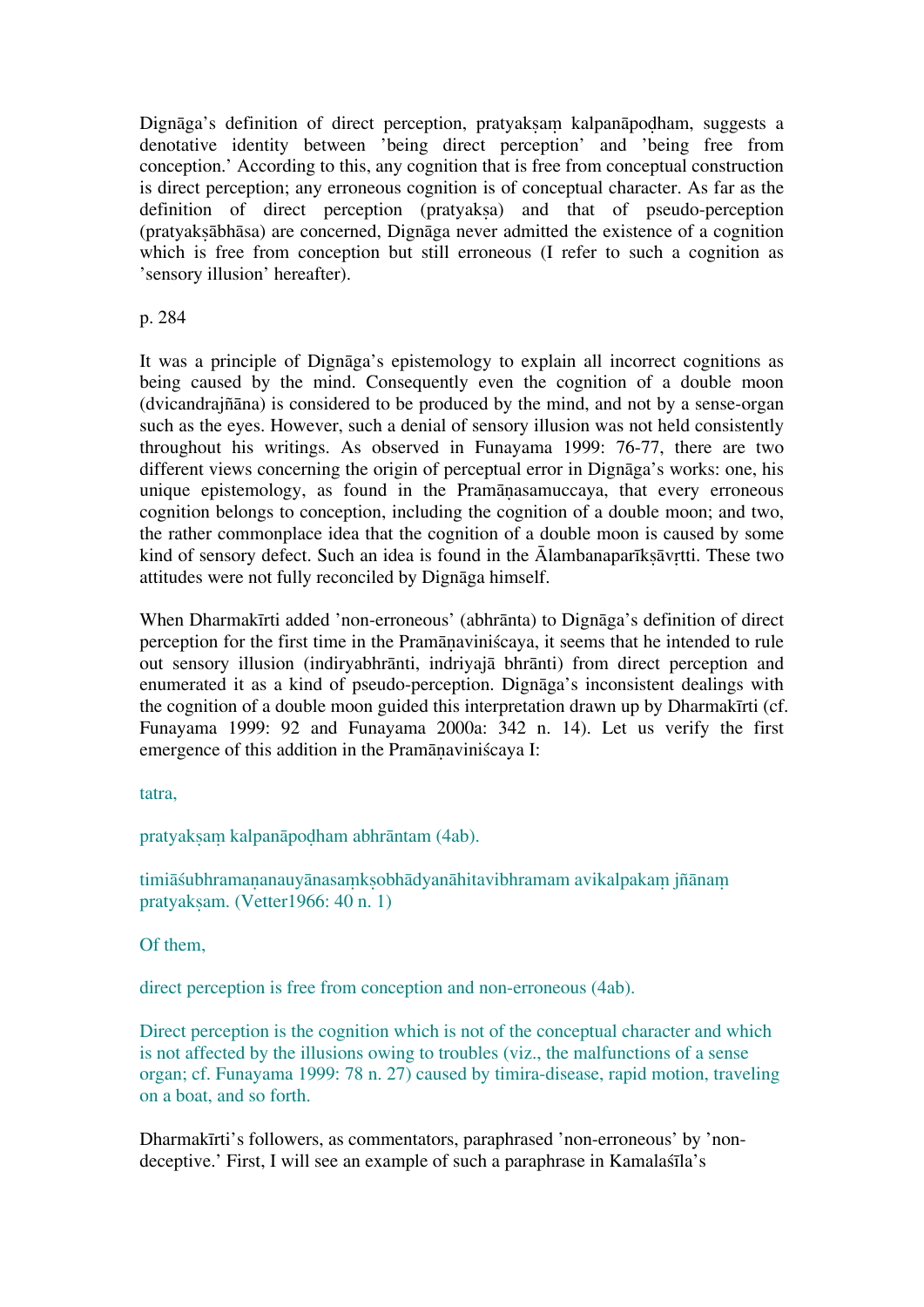p. 285

statement in the Tattvasaṃgraha and the Pañjikā:

evaṃ kalpanāpoḍhatvaṃ pratyakṣasya prasādhyābhrāntagrahaṇe prayojanam āha keśoṇḍuketyādi.

keśondukādivijñānanivrttyartham idamkrtam /

abhrāntagrahaṇaṃ tad dhi bhrāntatvān neṣyate pramā //1311//

abhrāntam atrāvisaṃvāditvena draṣṭavyam, na tu yathāvasthitālambanākāratayā. anyathā hi yogācāramatenālambanāsiddher ubhayanayasamāśrayeṇeṣṭasya pratyaksalaksanasyāvyāpitā syāt. avisamvāditvam cābhimatārthakriyāsamarthārthaprāpaṇaśaktiḥ, na tu prāpaṇam eva, pratibandhādisambhavāt. yady evam, abhrāntagrahanam evāstu, kim kalpanāpoḍhagrahaṇeneti cet. na, anumānavikalpasyāpi pratyakṣatvaprasaṅgāt. (TSP 479, 20 - 480, 9).

Having thus demonstrated that direct perception is 'free from conception,' (the master Śāntarakṣita now) states the motif of the employment of 'non-erroneous' in the following stanza:

'Non-erroneous' is employed in order to deny (i.e., exclude from direct perception) a cognition of 'hair-mesh' and the like. (Such a cognition) is not maintained (by us) to be a (means of) valid cognition because it is erroneous. //1311//

Here, 'non-erroneous' should be understood in the sense of 'being non-deceptive,' and not in the sense of 'having the form of the object as it exists (in cognition).' For, otherwise, the definition of direct perception which (is to) be maintained on the basis of both standpoints (viz., Sautrāntika and Yogācāra,) would be too narrow (avyāpin), because the object of cognition (as being externally existent) is not established in the Yogācāra viewpoint.

'Being non-deceptive' means the efficacy to realize the attainment of the object which is appropriate for the fulfillment of a desired purpose, and not the attainment itself, because there may possibly be a hindrance (to the actual attainment) and so on.

(Objection:) If so, only 'non-erroneous' should be employed (in the definition of direct perception). What is 'free from conception' to be employed for?

#### p. 286

(Reply:) That is not the case, because (without that) the undesirable conclusion would follow that the inference which is (essentially) the conceptual cognition would also belong to direct perception. (cf. Funayama 1999: 79 and 93)

I find four peculiarities in the above-cited statement: first, 'non-erroneous' is here a synonym of 'non-deceptive' (avisaṃvādaka, avisaṃvādin) which is employed in the general definition of valid cognition as pramāṇam avisaṃvādi jñānam; second, 'non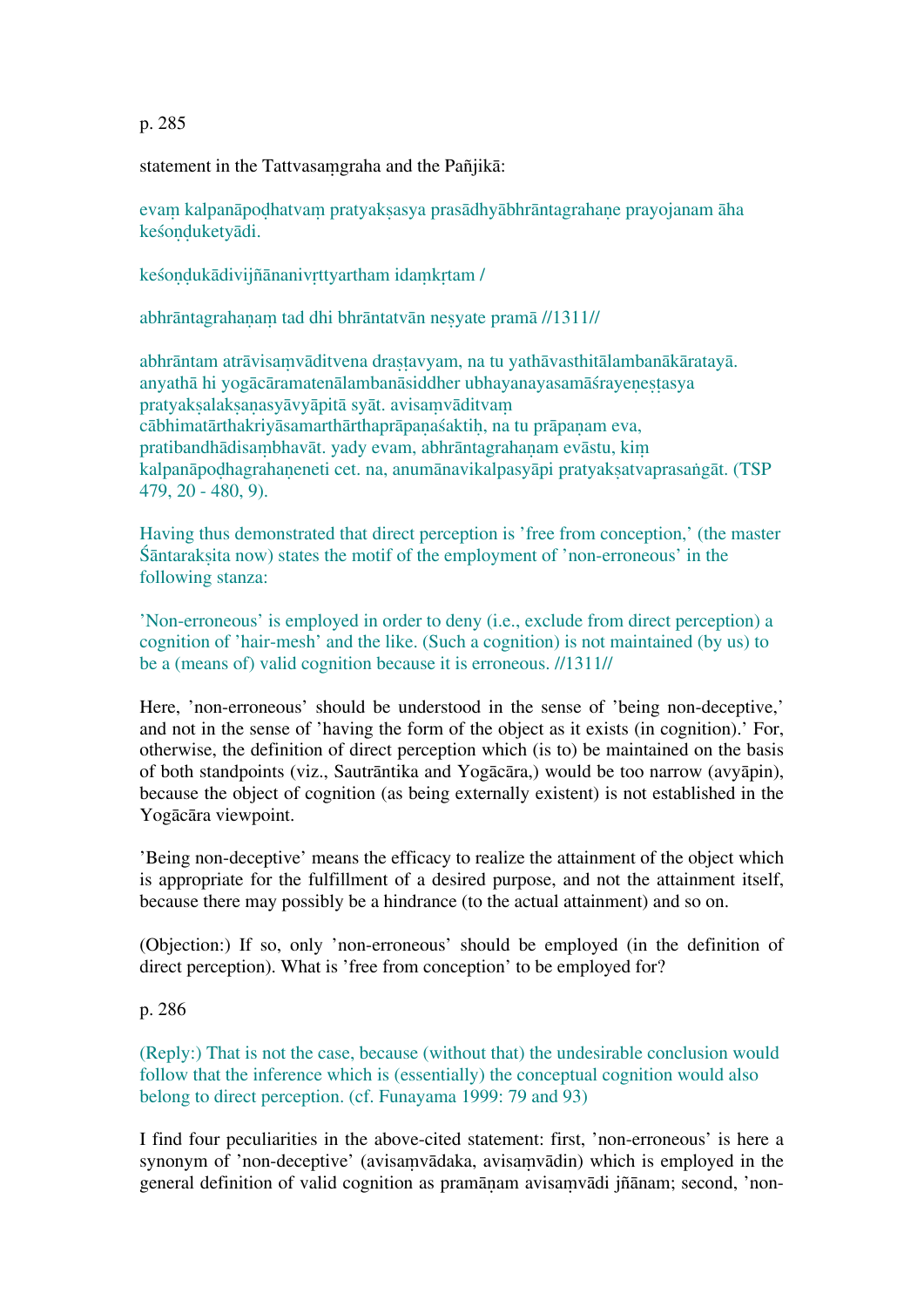deceptive' means 'the efficacy to realize the attainment of the object which is appropriate for the fulfillment of a desired purpose' (abhimatārthakriyāsamarthārthaprāpanaśaktih); third, the definition of direct perception should be such as to be applicable also to the Yogācāra standpoint; and fourth, 'free from conception' excludes all conceptual cognitions, and 'non-erroneous' excludes the cognition of 'hair-mesh' (keśonduka) and the like.

It is significant that Kamalaśīla's commentary, as translated above, is constructed not only with his original interpretations; a careful examination reveals that Kamalaśīla implicitly refers also to several views of other scholar-monks who slightly preceded himself. As pointed out in Funayama 1999: 80-82, 'non-erroneous' was construed in the sense of 'non-deceptive' by Vinītadeva (ca. 690-750; cf. Funayama 2001) and Kamalaśīla (ca. 740-795), and possibly by Jinendrabuddhi (ca. 710-770; cf. Funayama 1999: 92), as well. I suppose it was a general tendency of interpretation among those people who belonged to what is called the 'Philological School' in Theodore Stcherbatsky's Buddhist Logic. It was Dharmottara (ca. 740-800) who first criticized such an interpretation and opened up a new phase of epistemology.

Kamalaśīla produced his own interpretations of 'non-erroneous' by using texts which preceded him: Vinītadeva's NyāyabinduîÏkā agrees with Kamalaśīla's main standpoint; Jinendrabuddhi's Pramānasamuccayaî kā reflects his pūrvapaksa; and probably the works of Dharmottara, to say nothing of master Śāntarakṣita's instruction. In this respect, Kamalaśīla's statement is weak in originality. Its importance lies in the fact that it is a well-systematized theory which reflects several different phases and actual debates in the eighth century.

p. 287

## **III. Some Problems Underlying Yogic Perception**

In the normal system of the logico-epistemological tradition, two kinds of valid cognition each have a different object: the object of direct perception is called svalaksana 'the particular' and the object of inference is called sāmānyalaksana 'the universal.' This distinction was maintained by Dignāga and then adopted by Dharmakīrti with a modification. In the Pramāṇasamuccaya I 2 (cf. Hattori 1968: 24), Dignāga assumes that there are only two kinds of valid cognition because the object to be cognized has only two aspects: the particular and the universal. The object of conceptual construction is regarded as the universal. This view entails the consequence that direct perception is connected only with the particular, and not with the universal in any sense; in other words, we cannot cognize the universal character (e.g. whiteness, śuklatva) of an object (e.g. a conch, śaṅkha) through direct perception. This idea of Dignāga invited serious criticism from other schools in terms of the controversy over nominalism and realism in India. After him Dharmakīrti basically inherited this idea but realized a slight modification in the Pramāṇavārttika III 53d and 54cd in the way that the object of cognition is one and the same particular, and it is regarded as having two aspects through the distinction between its own form (svarūpa) and other form (pararūpa), which correspond svalaksana and sāmānyalaksana, respectively. This view further gave rise to an important theory, that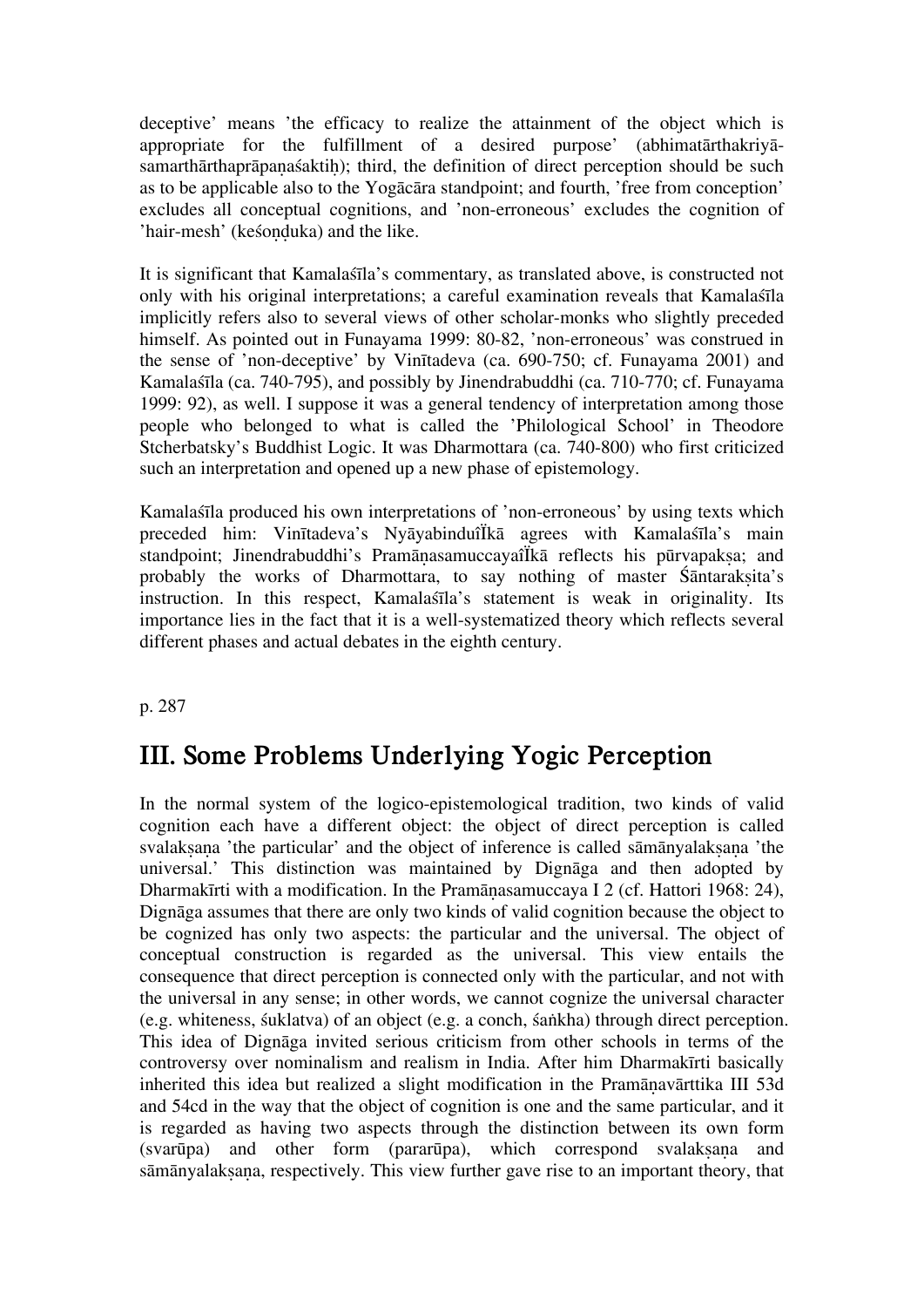is, Dharmottara's innovative distinction of two objects of cognition as the grāhyārtha (the direct object to be cognized) and adhyavaseyārtha (the indirect object to be ascertained). By this, Dharmottara (ca. 740-800) meant, it seems, that both grāhya and adhyavaseya aspects belong to one and the same object of cognition as the unique particular (cf. PV III 53d: meyam tv ekam svalakṣaṇam //). The importance of this issue cannot be overestimated in the history of Buddhist philosophy, but such discussion goes beyond the bounds of our present topic, precisely because it is not at all conspicuous in the Tattvasaṃgrahapañjikā. The details of the theory are elucidated in Krasser 1995. At present, let us confirm only the gist of the theory by consulting the Tarkabhāṣā, a well-known doxographical work composed some time during the period 1050-1202 C. E . The relevant passage runs as follows:

#### p. 288

The object of valid cognition is indeed twofold: the directly apprehended (grāhya) and the indirectly determined (adhyavaseya). Of these, the directly apprehended object of indeterminate knowledge is the single moment of the individual characteristic that is seen. The indirectly determined [or envisaged] object is the universal which is manifested when the determining factor (vikalpa) occurs following indeterminate cognition. (Kajiyama 1998: 58)

So far we have directed our attention to the theoretical and epistemological side of the problem in the empirical context. However, the question whether direct perception can have contact with the universal as its object is closely related with the description of meditative practice, as well.

First, let us turn to the definition of yogic perception. Of the four kinds of direct perception maintained by Dignāga and Dharmakīrti, namely sense-perception (indriyapratyakṣa), mental perception (mānasapratyakṣa), self-awareness (svasaṃvedana) and yogic perception (yogipratyakṣa), the definition of the fourth kind in the Nyāyabindu I 11 runs as follows:

#### bhūtārthabhāvanāprakarsaparyantajam yogijñānam ceti //

#### Further, (the fourth type of direct perception) is yogic cognition which occurs from the final stage in the elevated condition of repeated contemplation on a true object.

This definition tells us that when one practices meditation on a certain object, after the earlier stages which are occupied by conceptual cognition, one experiences a qualitative conversion in one's meditation from conceptual to non-conceptual, where every object manifests itself quite vividly, and this is referred to as yogic perception.

When one meditates on a religious truth such as "All beings are momentary (ksanikam)" or "All that exists in this world is suffering (duhkha)," one cannot have only the particular as the object of meditation, because such religious truths are expressed in the form of universal judgments (cf. Funayama 2004: 378). The proposition "All beings are momentary" (sarvam ksanikam or sarvasya ksanikatvam)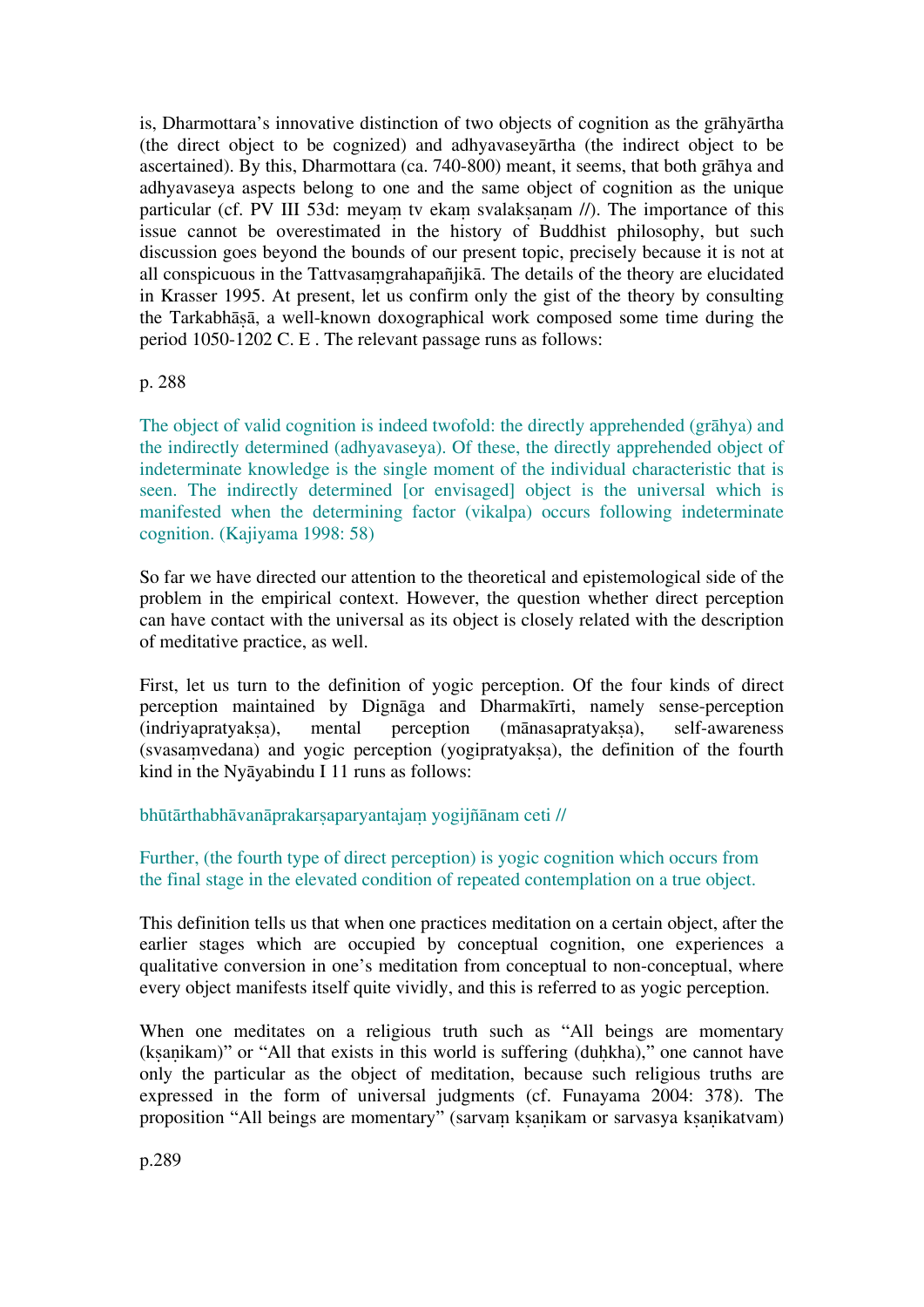for example, is paraphrased by "All that exists is momentary" (yat sat tat sarvaṃ ksanikam) which is none other than the positive concomitance (anvayavyāpti) of a syllogism (prayoga) in inference. It goes without saying that inference is a kind of conceptual construction, and not direct perception by definition. Under such conditions, how can one meditate on truths at the level of direct perception? How and by what means can one directly experience all the entities in the world as perception to realize "All beings are momentary"? Otherwise, is it merely an imagining? This problem is related to the fundamental question as to how we should understand the relationship between sarva "all," yogipratyakṣa "yogic perception" and sarvajña "the All-Knowing Buddha."

In the last chapter entitled Atīndriyārthadarsiparīksā "The Examination of the Perceiver of Super-Sensory Things," Śāntarakṣita and Kamalaśīla minutely discussed this topic of sarvajña, while we also find some important discussion on yogipratyaksa. Regarding the kind of cognition by which a practitioner of meditation (yogin) cognizes all beings, Śāntarakṣita and Kamalaśīla explicitly state that it is not senseperception (indriyavijñāna) but mental cognition (manovijñāna, mānasaṃ jñānam; TS 3157, 3381-3388 and TSP thereon; cf. Funayama 2000b: 116-118 and McClintock 2000: 239). This means that the momentariness of beings, for example, is not seen but mentally known through the process of meditation.

Further, Śāntaraksita and Kamalaśīla take the omniscient Buddha to be a practitioner of meditation because the Buddha's omniscience is realized through his meditation (cf. Funayama, loc. cit.). Regarding the object of meditation, Kamalaśīla expresses his own view in the Bhāvanākrama "Steps of Contemplation," another important work of his, to the effect that the object of meditative cognition is "the essence of all existences" (sarvadharmāṇāṃ svabhāvaḥ; BhK III 6, 20; and 8, 3). Here, it seems that Kamalaśīla tends to admit the existence of a single essence (svabhāvah in the singular) as common to all particulars (cf. sarvadharmāṇām in the plural) in the context of meditation. If this is the case, Kamalaśīla comes to hold a realistic view which is quite opposite to the normal tenets of the Logico-Epistemological School.

We would have to consider the issue from as many angles as possible in order to attain correct understanding. Whether Kamalaśīla admitted sāmānya only exceptionally in the case of yogic perception is related to the interpretation of the

p.290

following passage, as well. After making clear that the perceptual object for the allknowing being is necessarily the particular (svalaksana), he proceeds to explain the meaning of svalaksana:

tad eva hi svalaksanam vijātīyavyāvrttam abhinnākārapratyayahetutayā śāstre sāmānyalaksanam ity ucyate (TSP p. 1127, ll. 18-19)

To be sure, the very particular, as being something that is excluded from the heterogeneous, is called in treatises the universal because it is the cause of cognitions having an identical form. (cf. Funayama 2000b: 120)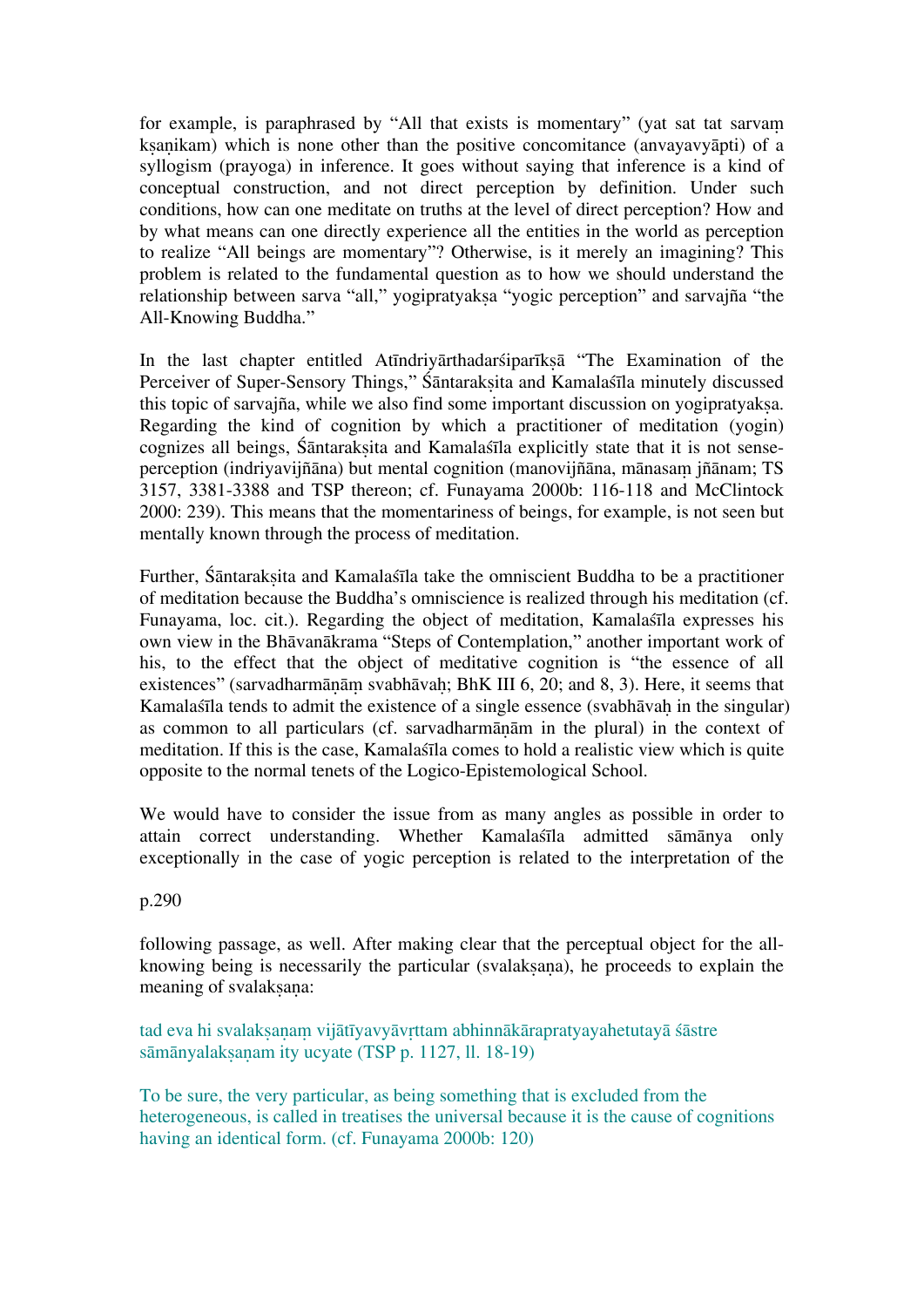Despite its brevity and consequent terseness, this passage needs careful examination. First of all, the meaning of śāstre is not clear in this context. Furthermore, in the usual sense, the expression "The particular is called the universal" is self-contradictory, but it gives another meaning by the addition of vijātīyavyāvṛttam which modifies svalaksanam. The distinction between vijātīya and sajātīya in the context of theory of exclusion (vyāvṛtti, a synonym of apoha) is based on the Pramāṇavārttika I 40 which claims that every being (e.g. a horse) has its own nature which is excluded from not only the heterogeneous (vijātīya; e.g. non-horses) but also the homogeneous (sajātīya; e.g. other horses) in the ontological context and that the function of a word (e.g. "horse") is to make a person understand the entity as excluded from the heterogeneous (e.g. non-horses) in the conceptual level (cf. Funayama 1989: 5-9). Taking all this into account, we can say that Kamalaśīla's reference to vijātīyavyāvrttam svalaksanam as shown above has a close connection with apoha theory, the Buddhist theory of language at the conceptual level (cf. Funayama 2000b: 121-122). It is quite unusual that Kamalaśīla here supposes some kind of relationship between the object of the all-knowing cognition in the level of direct perception and the apoha theory which deals with the subject of conceptual thinking through language.

I have not yet succeeded in obtaining a precise understanding of Kamalaśīla's real intention in the above-mentioned passages, and I am not sure whether he himself really held any definite, consistent answer to this issue. Nevertheless, it seems true that the problems underlying the theory of yogic perception were repeatedly discussed throughout the history of the Pramāṇa School till its end. More

p.291

concretely, a discussion in one of the final stages of development is found in Mokṣākaragupta's Tarkabhāṣā (cf. Kajiyama 1998: 53-55).

Before I close this essay, I would like to mention yet another problem concerning yogic perception: Who experienced yogic perception? Dharmakīrti suggests in his Pramāṇaviniścaya (cf. Vetter 1966: 100) that yogic perception belongs not to our worldly life (sāṃvyavahārika) but rather to ultimate reality (paramātha). In the last chapter of the Tattvasaṃgrahapañjikā, Kamalaśīla takes up the theory of yogic perception to elucidate the omniscience of the Buddha. Further, in the Bhāvanākrama III, the same author provides an interesting explanation to the same issue:

...bhūtārthabhāvanāprakarṣaparyantagamane sakalakalpanājālarahitaṃ sphuṭataraṃ dharmadhātvadhigamaṃ vimalaṃ niścalanivātadīpaval lokottarajñānam utpadyate. tadā ca vastuparyantatālambanam pratilabdham bhavati. darśanamārgam ca pravisto bhavati. prathamā ca bhūmiḥ prāptā bhavati. (BhK III, p. 30, ll. 3-8)

...When (a practitioner) reaches the final stage in the elevated condition of repeated contemplation on a true object, an extraordinary cognition takes place; it is devoid of the mesh of each and every conceptual construction, quite vivid (in manifestation); it is the direct experience of the reality of a dharma, being free from defilement; and it is just like a candlelight put in a windless spot. At that time, (the practitioner) comes to acquire the object of cognition called 'the ultimate condition of reality' [which is indicated in the Saṃdhinirmocana Sūtra], and he enters the Path of Seeing [in the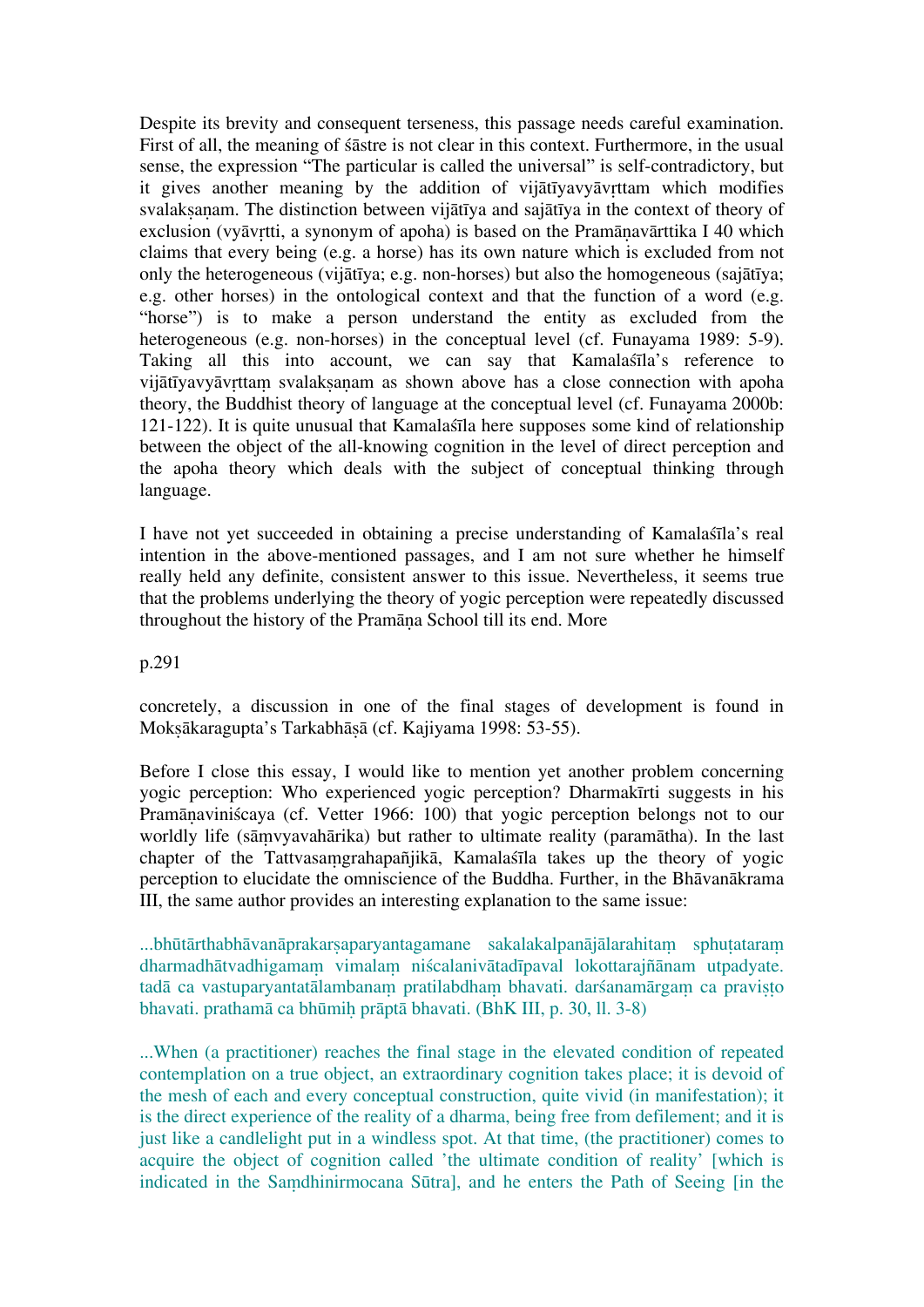#### Abhidharmic terminology] and (at the same time) he attains the [bodhisattva's] first stage [in the Mahāyāna praxis]. (cf. Funayama 2000b: 112 and Funayama 2004: 375- 376)

It is clear that the underlined expression is based on the definition of yogic perception, which signifies that the attainment of yogic perception is realized when one reaches the first of the ten stages in the Mahāyāna bodhisattva praxis. What does this mean? Who ever has experienced yogic perception by attaining the first stage of the bodhisattva throughout history?

#### p. 292

Not to change the subject but in another article (Funayama 2003), I have once considered various traditions—which have received scant attention in previous research—concerning the stages of religious praxis attained by Nāgārjuna, Asaṅga and Vasubandhu. With regard to Nāgārjuna, the founder of the Madhyamaka School, the tradition that he was a bodhisattva who attained the first of the ten stages (pramuditā bhūmiḥ), based on a passage in the Laṅkāvatāra Sūtra, is found in India, Tibet and China. This view had emerged in India by the end of the fifth century at the latest, and it was subsequently adopted also by Candrakīrti and other Madhyamaka commentators. Next, the Yogācāra master Asaṅga was believed in both India and Tibet to be a bodhisattva residing in the third stage (prabhākārī bhūmiḥ). This view is recorded in works by Dharmamitra in the first half of the ninth century and Ratnākaraśānti in the first half of the eleventh century. The standard interpretation in Tibetan Buddhism is found in Bu-ston's History of Buddhism which was composed in 1322 C. E. According to earlier Chinese traditions, on the other hand, Asaṅga reached only the first stage. Inasmuch as this tradition can be traced back to the Commentary on the Yogācārabhūmi (Yujia shi di lun shi 瑜伽師地論釋; T30, 883c) translated by Xuanzang  $\overline{\mathcal{Z}}$  (d. 664), it may be assumed to be based on Indian tradition. And lastly as for Vasubandhu, brother to Asaṅga, I was unable to gather any information from the Indian or Tibetan traditions, but according to a view which reached China, he was a bodhisattva who had not yet reached the first of the ten stages. More specifically, it was believed by scholar-monks of Xuanzang's school that he was not a 'saint' (ārya) in the strict sense and reached only the stage of 'warmth'  $(i<sub>ismagata</sub>)$   $\circled{g}$ , but not the first stage.

Of course, these traditions have no direct relation with the Logico-Epistemological School. However, when we take into consideration the existence of such traditions which were more or less generally found in India, Tibet and China as circumstantial evidence, common sense leads us to believe that in the history of Indian Mahāyāna, only a small number of practitioners were considered to have realized the first stage, and consequently to have attained yogic perception as well. If such conjecture proves true, the definition of yogic perception in the Logico-Epistemological School turns out to be not the reflection of personal experience but rather closer to the description of the Buddha's properties and capabilities which very little number of people in this world could possibly experience personally.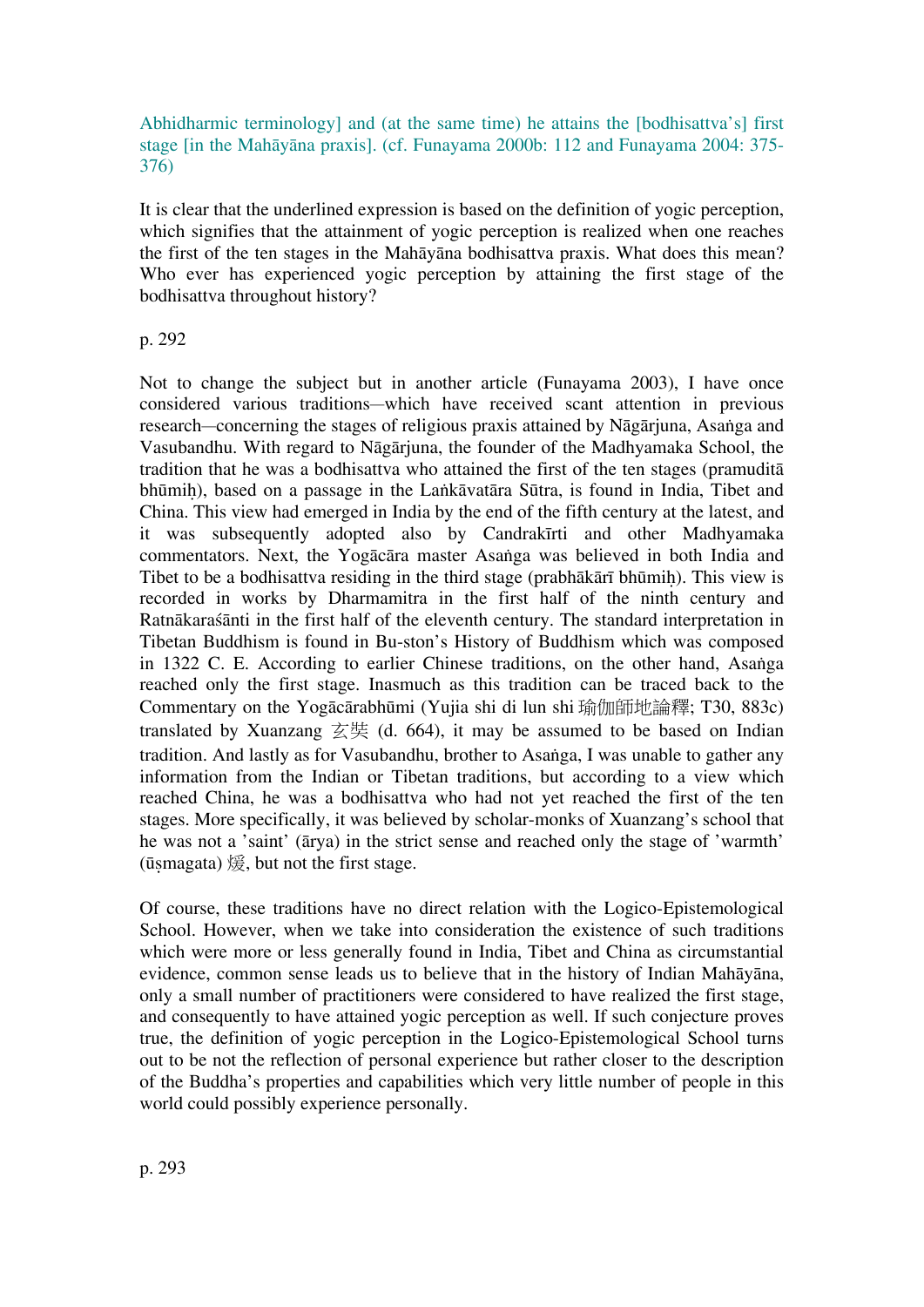# 【**Acknowledgments**】

I was given three separate opportunities to have a talk on some of the contents of this overview on Kamala??la's epistemology: first at University of British Columbia (UBC), Vancouver, Canada, in October 2004, and then at the Chung-Hwa Institute of Buddhist Studies (CHIBS) 中華佛學研究所, Taiwan, in March 2005, and at the Nanhua University 南華大學, Taiwan, in March 2005. It goes without saying that all the mistakes in this article are mine, but I must record with my deepest gratitude the names of those who helped me finish this essay. First of all, I am most grateful to Dr. Jinhua Chen 陳金華 and Prof. Ashok Aklujkar who kindly arranged the opportunity of my talk at UBC and gave me many significant suggestions to improve an earlier draft of this paper. My special thanks go to Ven. Jien-Hong 見弘法師, who graciously hosted my stay at CHIBS and acted as my interpreter for my talks, and also to Ven. Huimin Bhikkhu 惠敏法師, Vice-director of CHIBS, who gave me several important suggestions regarding my talk there. Last but not least, I thank Dr. Chienhsing Ho 何建興, head of the Institute of Religious Studies, Nanhua University, who, aurally rendering my talk into Chinese, raised really thought-provoking questions. I owe stylistic improvement in English to Mr. Anthony R. Black.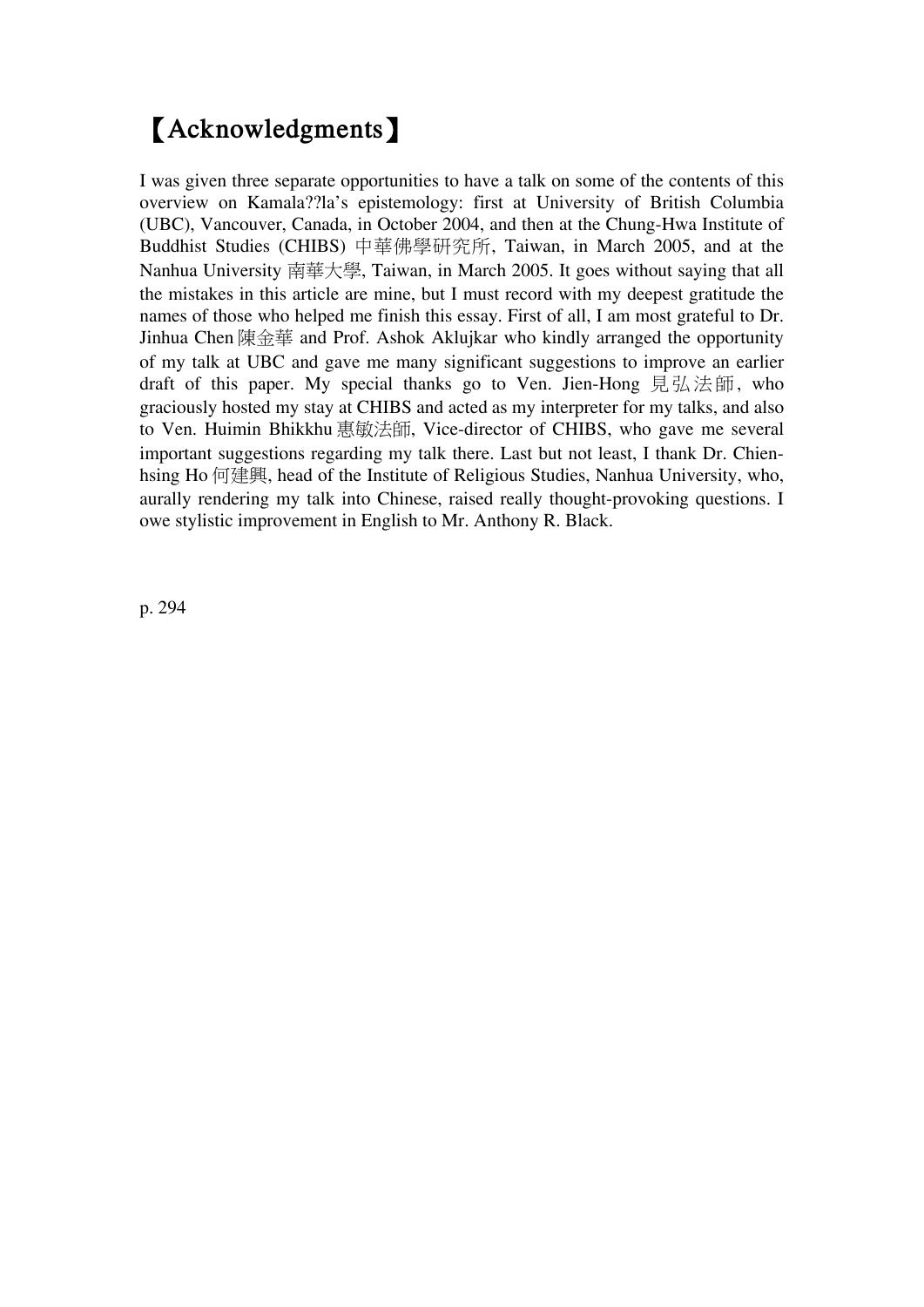# **References**

| <b>BhK III</b>   | The Third Bhāvanākrama by Kamalaśīla. Giuseppe Tucci (ed.), Minor<br>Buddhist Texts. Part III. Third Bhāvanākrama. Roma: IsMEO, 1971.                                                                                                                                                                     |
|------------------|-----------------------------------------------------------------------------------------------------------------------------------------------------------------------------------------------------------------------------------------------------------------------------------------------------------|
| Funayama<br>1989 | Funayama, Toru, Darumakīruti no 'honshitsu' ron: bhāva to<br>svabhāva」ダルマキールティの「本質」論——bhāva と svabhāva<br>[Dharmakīrti's Theory of 'Essence': bhava and svabhāva], Nanto<br>bukkyō 南都佛教 63, pp. 1-43.                                                                                                     |
| $-1992$          | Id., A Study of Kalpana podha: A Translation of the Tattvasamgraha<br>vv. 1212-1263 by Śāntaraksita and the Tattvasamgrahapañjikā by<br>Kamalaśīla on the Definition of Direct Perception, Guinhald Zinbun: Annals<br>of the Institute for Research in Humanities, Kyoto University 27, pp.<br>33-128.    |
| 1999             | Id., Kamalaśila's Interpretation of 'Non-Erroneous' in the Definition<br>of Direct Perception and Related Problems, Bhoryu Katsura (ed.),<br>Dharmakīrti's Thought and Its Impact on Indian and Tibetan<br>Philosophy. Wien: Verlag der Österreichischen Akademie der<br>Wissenschaften, 1999, pp. 73-99. |
| 2000a            | Id., 「Darumakīrti no rokushiki kuki setsu 」ダルマキールティの六<br>識倶起説 [Dharmakīrti on the simultaneous occurrence of six<br>vijñānas], Indo no bunka to ronri. Tosaki Hiromasa hakase koki kinen<br>ronbunshū インドの文化と論理、戸崎宏正博士古稀記念論文集,<br>Fukuoka: Kyūshūdaigaku shuppankai九州大學出版會, pp. 319-345.                  |
| 2000b            | Id., Kamarashīra no chokusetsu chikaku ron ni okeru 'i ni yoru<br>ninshiki' (mānasa)   カマラシーラの直接知覺論における「意によ<br>る認識」(mānasa) [Mental Cognition (mānasa) in Kamalaśīla's<br>Theory of Direct Perception], Tetsugaku kenkyū 哲學研究 569, pp.<br>105-132.                                                        |
| $-2001$          | Id., $\overline{\phantom{a}}$ On the Date of Vin?tadeva $\overline{\phantom{a}}$ in Raffaele Torella (ed.), Le Parole<br>e i Marmi: Studi in Onore di Raniero Gnoli nel suo 70° Compleanno,<br>Roma: IsIAO, pp. 309-325.                                                                                  |

| $-2003$ | Id., <sup>F</sup> Ryūju, Muchaku, Seshin no tōtatsu shita kaii ni kansuru<br>shodenshō」龍樹、無著、世親の到達した階位に關する諸傳承<br>[Traditions Relating to the Stages of Praxis Attained by Nāgārjuna,<br>Asanga and Vasubandhu], Tōhōgaku 東方學 104, pp. 134-121. |
|---------|------------------------------------------------------------------------------------------------------------------------------------------------------------------------------------------------------------------------------------------------|
| $-2004$ | Id., Meisō no jissen ni okeru funbetsu chi no igi: Kamarashīra no                                                                                                                                                                              |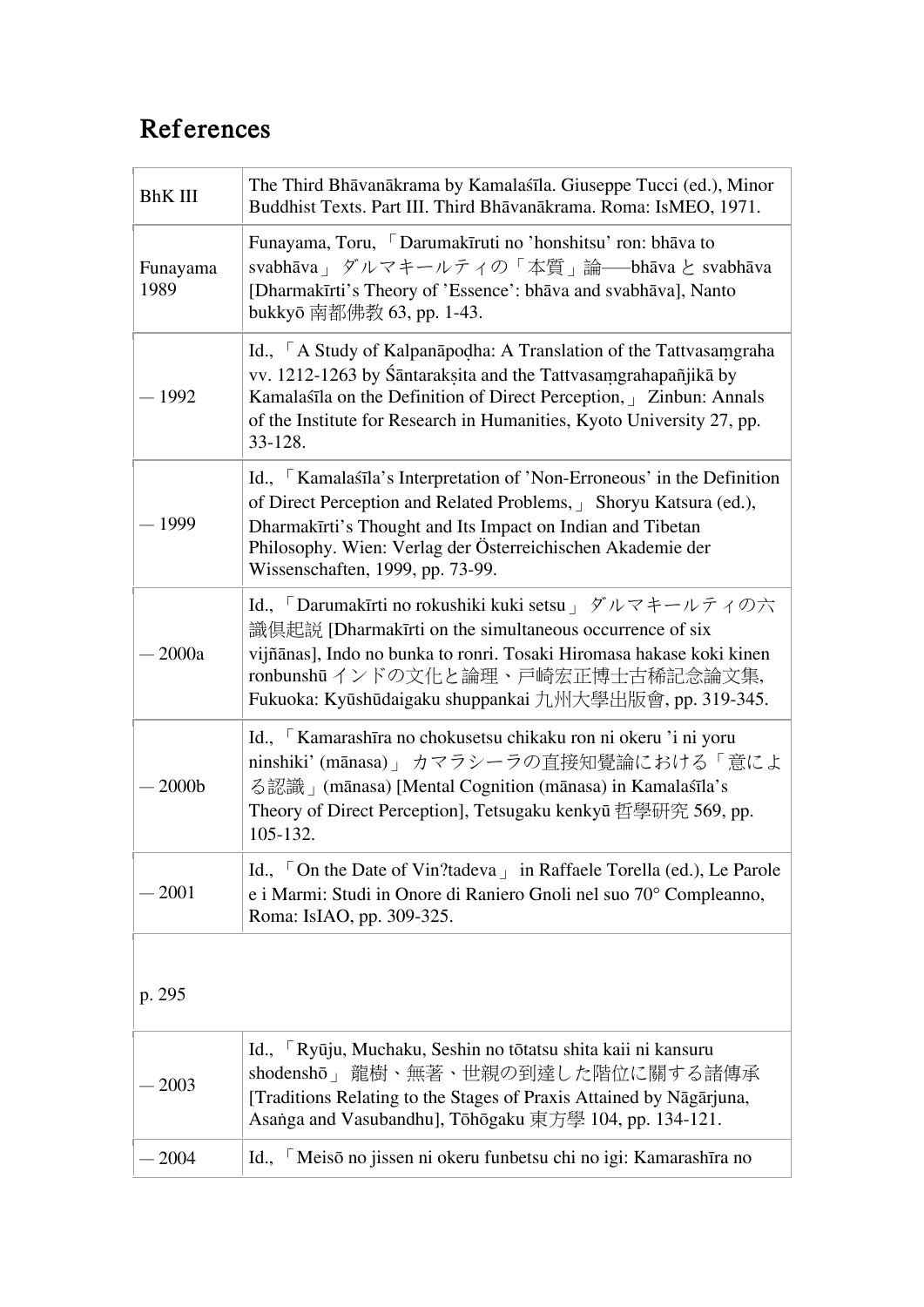|                        | baai」瞑想の實踐における分別智の意義–カマラシーラの場合<br>[The Significance of Conceptual Cognition in the Practice of<br>Meditation: Kamalaśīla's Case] in Mikogami Eshō kyōju shōju kinen<br>ronshū. Indo tetsugaku bukkyō shisō ronshū 神子上惠生教授頌壽記<br>念論集、インド哲學佛教思想論集, Kyoto: Nagata bunshō dō<br>永<br>田文昌堂, pp. 363-386.                                                                                                          |
|------------------------|--------------------------------------------------------------------------------------------------------------------------------------------------------------------------------------------------------------------------------------------------------------------------------------------------------------------------------------------------------------------------------------------------------------|
| Kajiyama<br>1998       | Yuichi Kajiyama, An Introduction to Buddhist Philosophy: An<br>Annotated Translation of the Tarkabhasa of Moksakaragupta. Reprint<br>with Corrections in the Author's Hand. Wien: Arbeitskreis für<br>tibetische und buddhistische Studien, Universität Wien. = Katsumi<br>Mimaki et al. (eds.), Y. Kajiyama, Studies in Buddhist Philosophy<br>(Selected Papers), Kyoto: Rinsen Book 臨川書店, pp. [189]-[360]. |
| <b>Krasser</b><br>1995 | Helmut Krasser, Dharmottara's Theory of Knowledge in His<br>Laghuprāmānyaparīksā, Journal of Indian Philosophy 23, pp. 247-<br>271.                                                                                                                                                                                                                                                                          |
| McClintock<br>2000     | Sara McClintock, Knowing All through Knowing One: Mystical<br>Communion or Logical Trick in the Tattvasamgraha and<br>Tattvasamgrahapañjikā, Journal of the International Association of<br>Buddhist Studies 23/2, pp. 225-244.                                                                                                                                                                              |
| <b>TS</b>              | The Tattvasamgraha by Śāntaraksita. Swami Dwarikadas Shastri (ed.),<br>Tattvasangraha of Ācārya Shāntaraksita with the Commentary<br>'Pañjikā' of Shri Kamala-shīla, 2 vols., Varanasi, 2d ed. 1981.                                                                                                                                                                                                         |
| <b>TSP</b>             | The Tattvasamgrahapañjikā by Kamalaśīla. See TS.                                                                                                                                                                                                                                                                                                                                                             |
| Vetter 1966            | Tilmann Vetter, Dharmakīrti's Pramāņaviniścayah. 1. Kapitel:<br>Pratyaksam. Wien.                                                                                                                                                                                                                                                                                                                            |